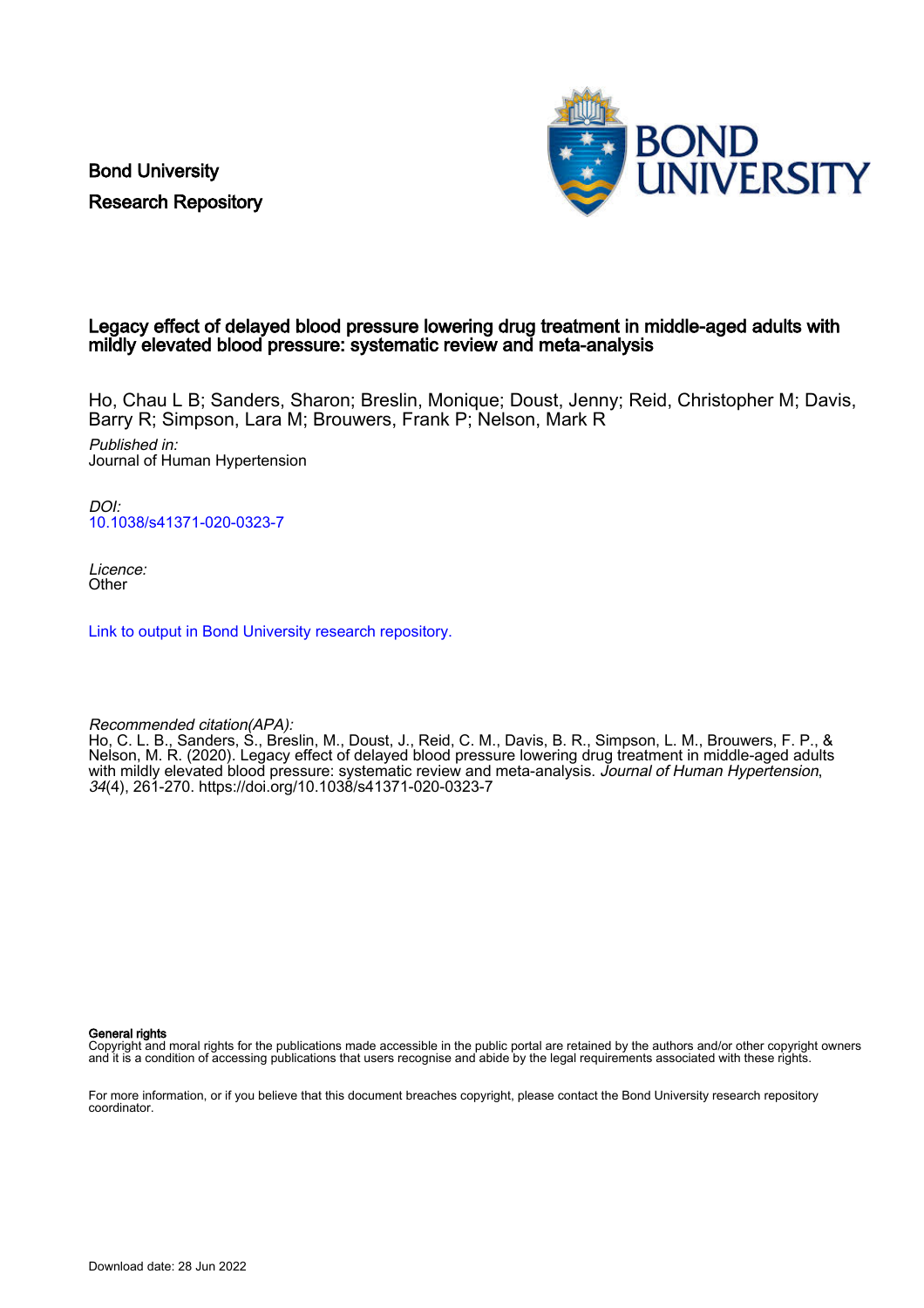**Title: Legacy effect of delayed blood pressure lowering drug treatment in** 

**middle-aged adults with mildly elevated blood pressure: systematic review and** 

- **meta-analysis**
- 
- **Running title**: Legacy effect of BP lowering drug treatment in primary prevention
- 6 Authors: Chau L. B. Ho<sup>1,2</sup>, Sharon Sanders<sup>3</sup>, Monique Breslin<sup>1</sup>, Jenny Doust<sup>3</sup>,
- 7 Christopher M. Reid <sup>2,4</sup>, Barry R. Davis<sup>5</sup>, Lara M. Simpson<sup>5</sup>, Frank P. Brouwers<sup>6</sup>,
- 8 Mark R. Nelson<sup> $1,4$ </sup>.
- 9 Affiliations: <sup>1</sup>Menzies Institute for Medical Research, University of Tasmania, Hobart,
- 10 Australia, <sup>2</sup>School of Public Health, Curtin University, Perth, Australia, <sup>3</sup> Institute for
- 11 Evidence-Based Healthcare, Bond University, Gold Coast, Australia, <sup>4</sup>CCRE
- Therapeutics, School of Public Health and Preventive Medicine, Monash University,
- 13 Melbourne, <sup>5</sup> University of Texas School of Public Health, Houston, United States, <sup>6</sup>
- Department of Cardiology, Haga Teaching Hospital, Postbus 40551, LN The Hague,
- The Netherlands
- **Corresponding author**: Dr. Chau L.B. Ho, Menzies Institute for Medical Research,
- University of Tasmania, Private Bag 23, Hobart TAS 7001, Australia. Tel:
- +61406656898. Fax: +61362264734. Email: chau.ho@utas.edu.au.
- Word count: 3787
- Number of tables: 2
- Number of figures: 3.
- Number of supplementary digital content files: 1
-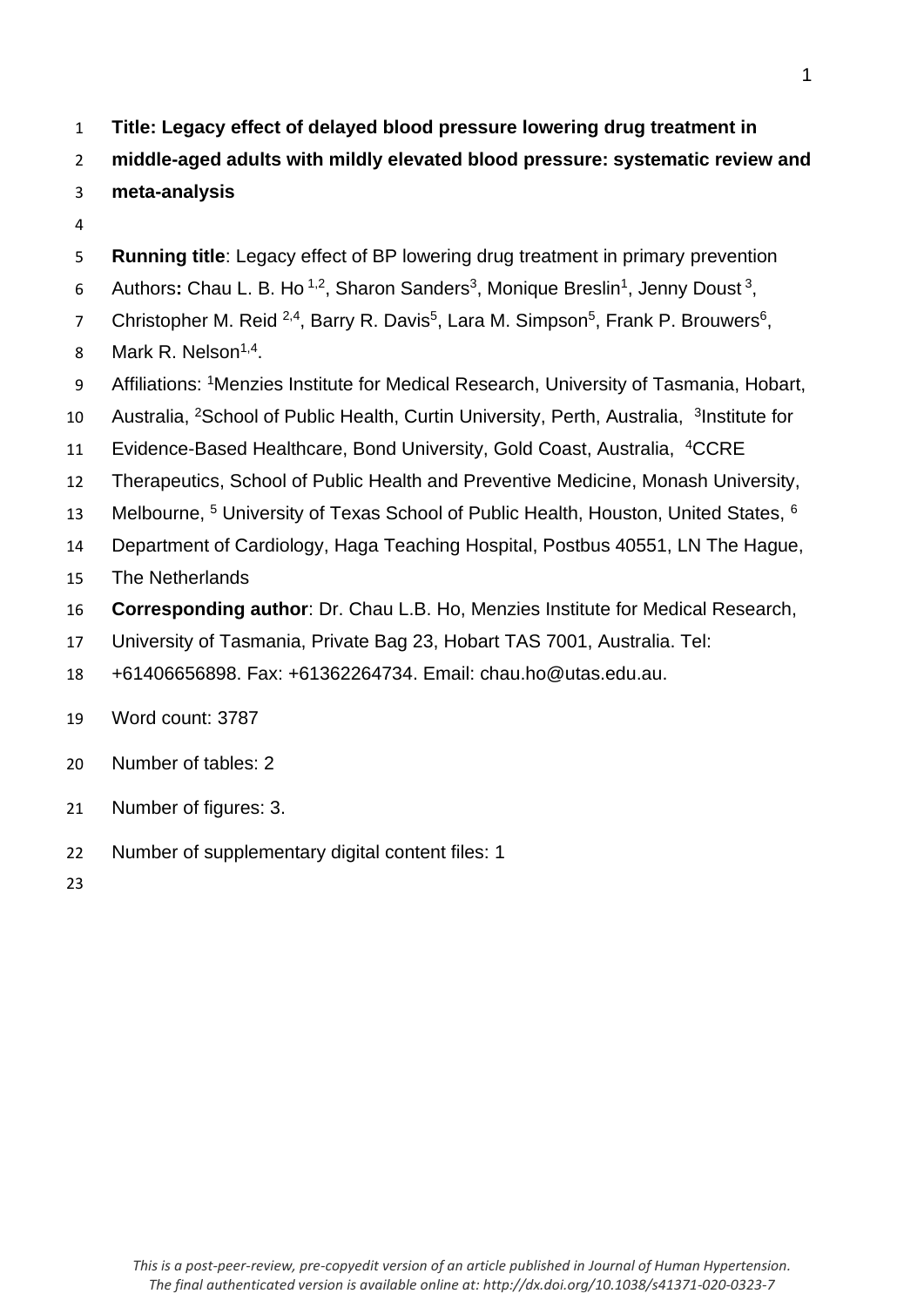### **Abstract**

 To investigate if there is evidence for a 'legacy effect' for BP lowering treatment, that is worse health outcomes from not initiating drug treatment at a systolic BP threshold of 140 mmHg in middle-age adults. We systematically reviewed studies comparing the effects of delayed BP treatment (placebo/untreated during the trial or no previous treatment at trial entry) versus early treatment (actively treated during the trial or previous BP treatment at trial entry) on mortality in the short-term (5-year in- trial period) and long-term (≥10 years in total period). The data were pooled using Peto ORs. A subgroup analysis by 10-year Framingham risk score was performed. Three studies (ALLHAT, Oslo and PREVEND-IT) involving 4746 participants were included. The results were heavily influenced by the ALLHAT trial. We found no significant difference in all-cause mortality between 'delayed BP' and 'early treatment' in the short-term OR 0.95 (95% CI 0.68- 1.32) or long-term OR 0.90 (95%CI 0.78-1.04), with similar results for mortality from cardiovascular disease (CVD). The effects of delayed BP lowering treatment on long-term all-cause and CVD mortality did not vary with baseline risk of CVD. The review showed no clinically adverse 'legacy effect' on mortality or major CVD event from not treating middle- aged adults at a systolic BP threshold of 140 mmHg or over. The results were consistent for all CVD risk subgroups. Although these studies are non-randomised post-hoc analyses, they may allay concerns that early treatment of elevated systolic BP is necessary to prevent CVD events in primary prevention populations. Key words: legacy effect, blood pressure, long-term, all-cause mortality, CVD

mortality, primary prevention, cardiovascular disease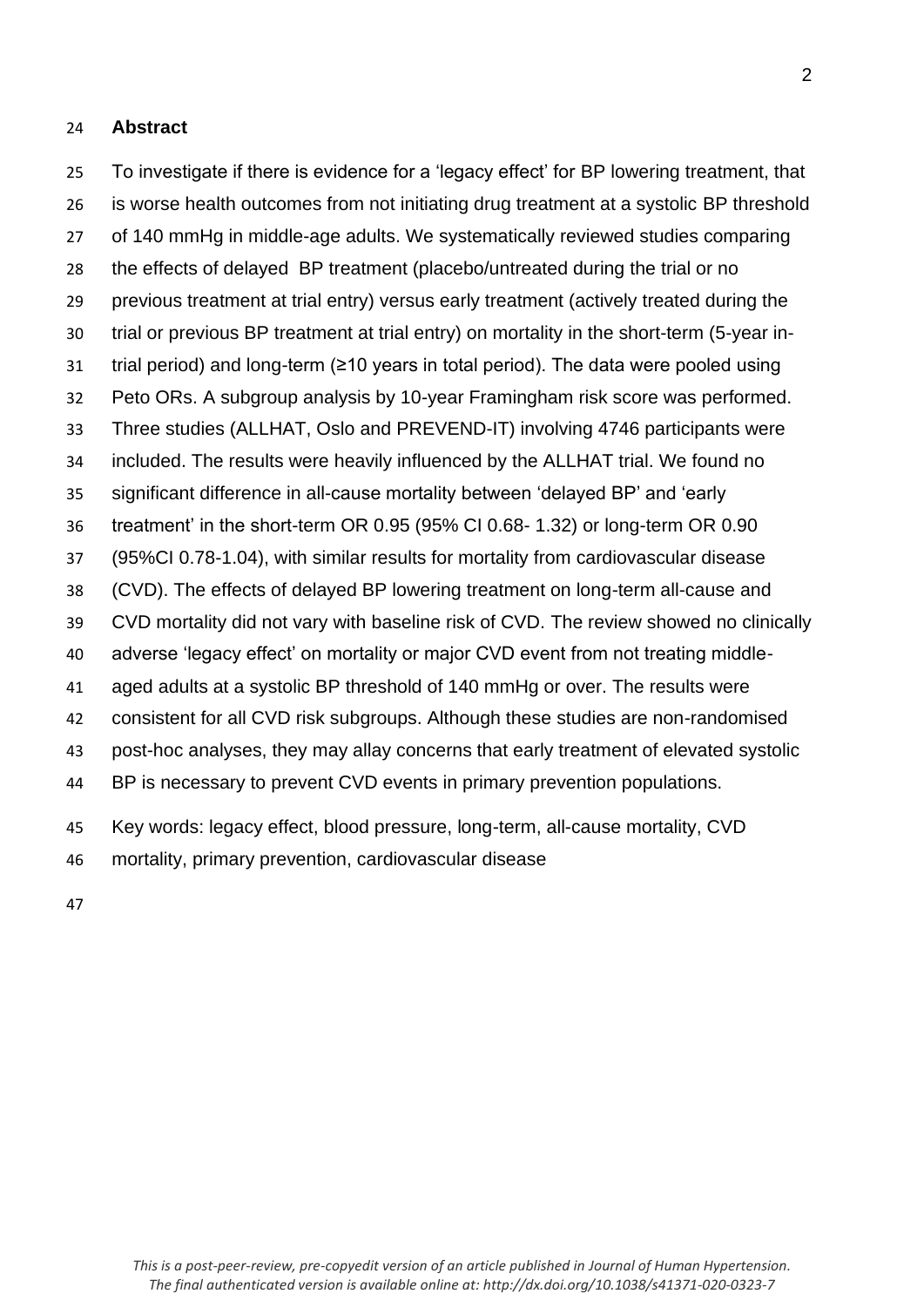#### **Introduction**

 The effectiveness of blood pressure (BP) lowering drugs to prevent cardiovascular disease (CVD) has been well established in trials of patients with diabetes, the elderly, or those with a systolic BP of ≥160 mmHg or over (for example 52 SHEP<sup>1</sup>, Syst-Eur<sup>2</sup> and HYVET<sup>3</sup>). However, the effects of BP lowering pharmacotherapy in middle-aged adults with mildly elevated BP (defined as systolic BP 140-159 mmHg and/or diastolic BP 90-99 mmHg) are uncertain. A recent systematic review of participants with mildly elevated BP found no statistically significant effect of treatment in this patient group on the incidence of CVD events or 57 mortality (Diao et al ). However, a similar review by the Blood Pressure Lowering 58 Treatment Trialist's Collaboration (BPLTTC)<sup>5</sup> observed significant reductions in stroke, CVD and all-cause mortality. Although the BPLTTC review included more trials with a larger number of participants, these trials evaluated both less versus more intensive treatments and the addition of new BP treatment to pre-existing medication and so the comparison was not restricted to active treatment versus placebo/no treatment as in 63 the Diao et al review. In line with the findings in the Diao et al review<sup>4</sup>, most of the placebo trials<sup>6-12</sup> in which previous treatments were not permitted or were withdrawn, did not show substantial effects of active drug treatment on major CVD events, coronary heart disease (CHD), stroke or all-cause mortality within the trial period.

 Concerns have been raised, however, that the effects of delayed treatment may take longer five years to become evident, and that delaying treatment after a patient reaches a SBP threshold of 140 mmHg could result in irreversible pathological damage. Two systematic reviews<sup>13, 14</sup> have been conducted of BP lowering trials with a post-trial follow-up of up to ten years and showed a significantly reduced risk of CVD and all-cause mortality in the participants randomly allocated to active treatment. However, these two reviews included patients with pre-existing CVD. Therefore, the 'legacy effect' of delayed drug treatment in individuals with mildly elevated SBP without cardiovascular disease remains uncertain. As there are no trials that addressed this specific question, the aim of this review is to investigate if there are any adverse 'legacy effects from not initiating drug treatment at a systolic BP threshold of 140 mmHg in healthy middle-age adults using post-hoc analyses of existing trials with long-term follow up.

*This is a post-peer-review, pre-copyedit version of an article published in Journal of Human Hypertension. The final authenticated version is available online at: http://dx.doi.org/10.1038/s41371-020-0323-7*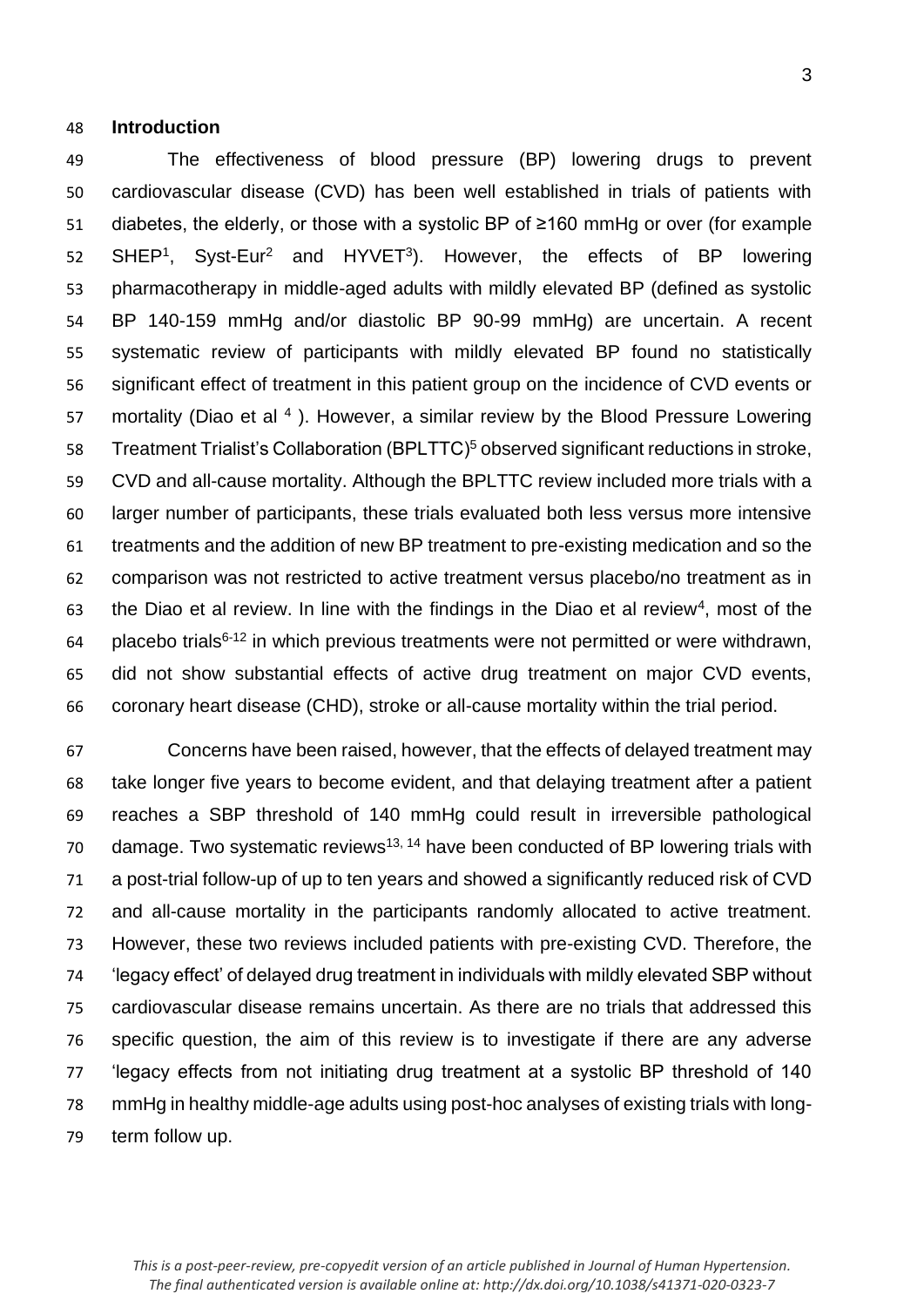### **Methods**

#### **Protocol and registration**

- 82 The review protocol was published in the Journal of Medical Internet Research<sup>15</sup> and
- can be accessed via [https://www.researchprotocols.org/2017/9/e177/.](https://www.researchprotocols.org/2017/9/e177/) The review
- was registered in PROSPERO International Prospective Register of Systematic
- Reviews: CRD42017058414

### **Criteria for considering studies for this review**

 The current review included randomised controlled trials (RCTs) with at least 1-year post-trial follow-up. Trials including men and non-pregnant women from 30 to 65 years of age, where at least 80% of participants had mildly elevated BP (defined as a systolic BP of 140 – 159 mmHg) and no history of CVD (myocardial infarction, angina pectoris, coronary bypass surgery, coronary angioplasty, stroke, transient ischaemic attack, carotid endarterectomy, surgery for peripheral vascular disease, intermittent claudication or renal failure (creatinine > 1.5 times the upper limit of normal)) at baseline were eligible. We included studies that used a placebo or untreated control comparator or another active BP lowering treatment where it was possible to determine participants who had previously been taking blood pressure lowering treatment (previous treatment) or no pre-existing treatment (treatment naïve). Where trials included participants different to those of interest (e.g. in secondary prevention populations, in participants with moderately or highly elevated BP or older than 65 years), we attempted to access data from trial investigators and subsequently included only participants meeting our criteria in the analyses. The primary outcome of the review was all-cause mortality, with secondary outcome of CVD mortality and CVD events (defined as fatal and non-fatal stroke, fatal and non-fatal CHD, fatal and non-fatal heart failure).

### **Data sources and searches**

 We searched Medline via Ovid (1946 to Sept 2018), Embase via Ovid (1974 to Sept 2018) and the Cochrane Register of Controlled Trials (CENTRAL) (Sept 2018). We combined text word and MeSH/Emtree terms related to BP lowering drug agents with hypertension terms and follow-up studies. We used the Cochrane Highly Sensitive Search Strategy for identifying randomised trials (sensitivity and precision maximising  $\,$  2008 revision) in Medline<sup>16</sup>. No language restrictions were applied. The search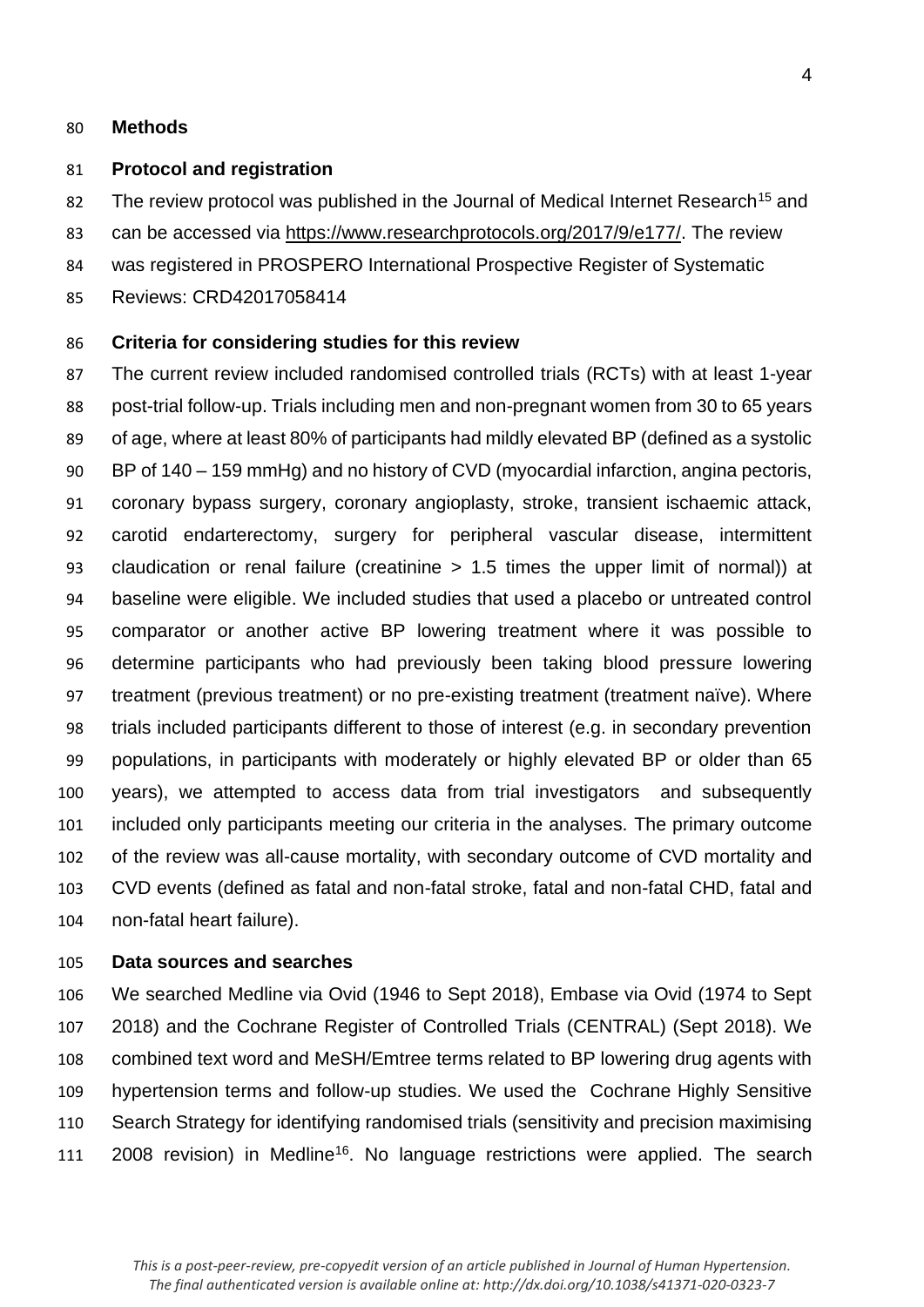strategies are provided in Table appendix 1. We modified the search strategy from the published protocol<sup>15</sup> as the planned method of identifying trials and then searching for follow-up studies was considered inadequate to identify potentially eligible RCTs.

 We searched reference lists of known systematic reviews on post-trial studies of BP 116 Iowering drug treatment (Kostis 2010<sup>13</sup> and Hirakawa 2017<sup>14</sup>) and meta-analyses of 117 trials in middle-aged adults with mildly elevated BP $4, 5, 17, 18$ . We contacted corresponding authors of relevant papers regarding any further published or unpublished work.

#### **Study selection**

 Two reviewers (CH and SS) independently scanned the results of the title and abstract search and any potentially relevant articles were obtained in full text. Two reviewers then screened the full text of potentially relevant articles against the reviews inclusion criteria. Discrepancies were resolved through discussion with a third reviewer.

#### **Data extraction**

 Data extraction were independently performed by two reviewers (CH and SS). If any disagreement arose, a third reviewer (JD) was consulted. The extraction form included details of study characteristics, participant characteristics, interventions and settings, outcome data, type of analysis used in the studies and follow-up years.

### **Assessment of risk of bias in included studies**

 Two review authors (CH and SS) independently assessed risk of bias using the Cochrane Risk of bias in non-randomised and /randomised studies of interventions 133 tools  $19, 20$ . The included ALLHAT study was assessed using the tool for non- randomised studies as data from the original randomised trial was reanalysed to compare non-randomised groups (treatment naïve vs previous treatment) based on 136 data collected at trial baseline. Risk of bias assessment in both non-randomised and 137 randomised studies<sup>22</sup> included consideration of four mutual domains: bias due to deviations from intended interventions, bias due to missing data, bias in measurement of outcomes and bias in selection of the reported. Risk of bias assessment in non- randomised controlled studies required consideration of three further criteria: bias due to confounding, bias in selection of participants into the study and bias in classification of intervention. For randomised studies, risk of bias assessment also included consideration of bias arising from the randomisation process. For the non-randomised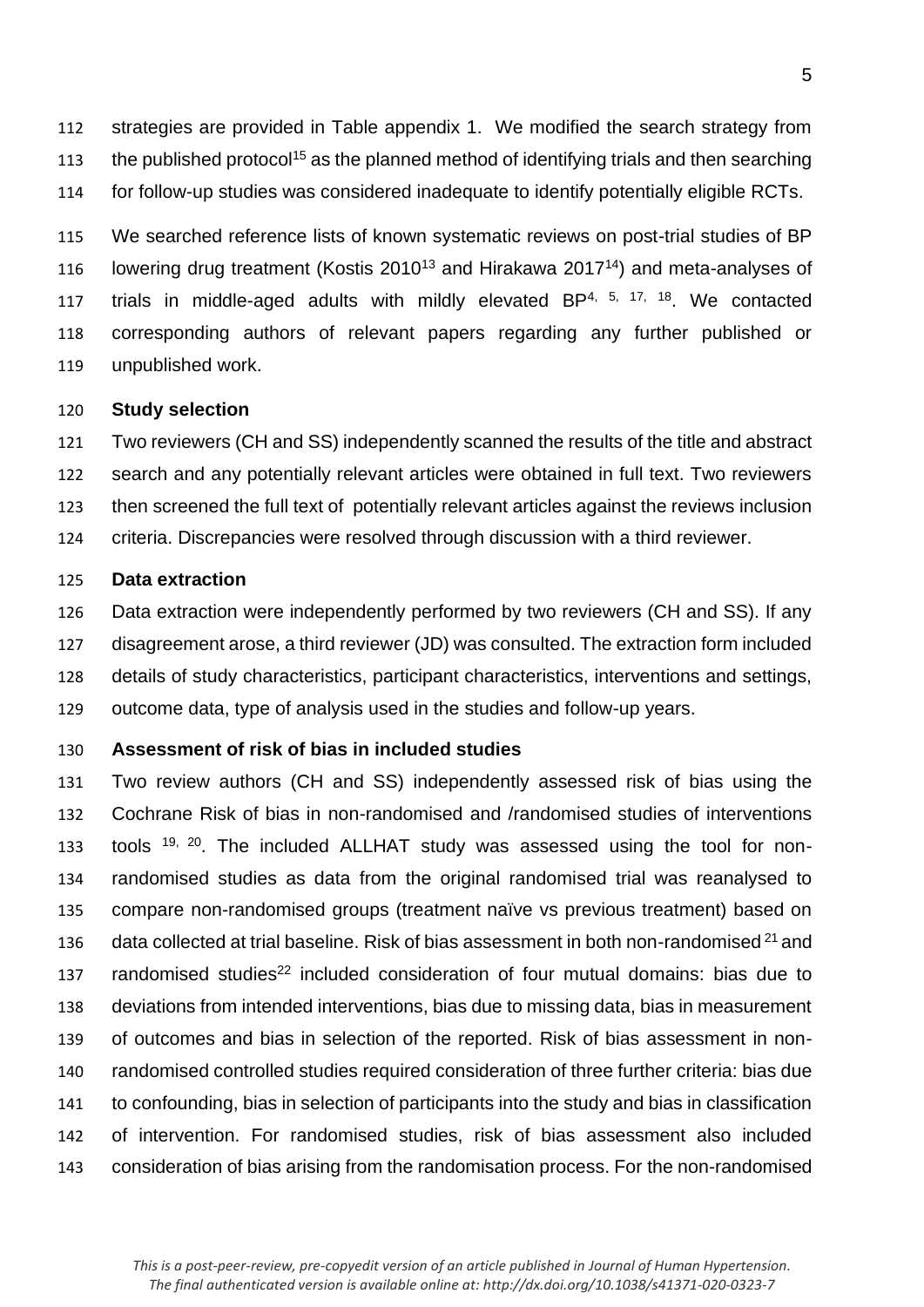studies, each risk of bias domain was assessed as low, moderate, serious or critical risk of bias with a no information response when insufficient data were reported to permit a judgment. For the randomised studies, each risk of bias domain was assessed as low, some concerns and high risk of bias. The domain level judgments provide the basis for an overall risk of bias judgment for each study. An assessment of potential publication bias was not performed due to the small number of included studies.

#### **Data analysis**

 We compared outcomes in the short-term (average 5-year in-trial period) and long- term (an overall period of at least 10 years cumulative in- and post-trial period) between 'delayed treatment' and 'early treatment' groups. The 'early treatment' group included who had been previously treated with blood pressure lowering treatment at trial entry and the 'delayed treatment' group included participants who were treatment naïve using individual patient data from the trial. This approach has been used 158 breviously by Nelson et al<sup>23</sup>.

 Due to the small number of included studies, fixed effect Peto odds ratio (OR) was 160 used to estimate the pooled effects . As recommended  $25-28$ , we also used other methods to test the robustness of the results in sensitivity analyses. Heterogeneity of 162 treatment effects in different trials was tested by the  $I<sup>2</sup>$  statistic. Statistical heterogeneity was recorded when the p value of the test of heterogeneity was 0.1 or 164 lower or the  $I^2$  value was 0.5 or greater. In a post-hoc analysis of the ALLHAT trial, the effects of 'no previous treatment' versus 'previous treatment' for high BP were estimated using a Cox proportional hazard model. As this analysis was a comparison of non-randomised groups, the two groups were adjusted for an imbalance in baseline characteristics (e.g. age, race, sex, diabetes mellitus, education, body mass index, smoking, aspirin use, randomised group, BP, total cholesterol, serum glucose and 170 creatinine), as per Nelson et al in the ANBP2 study<sup>23</sup>. The observed  $(O)$ , expected event (E) and variance (V) in ALLHAT were estimated from adjusted HR as 172 recommended by Tierney et al  $^{29}$  and then pooled with the corresponding O, E and V in Oslo and PREVEND-IT. The threshold of a significant effect was set at 0.05.

 We conducted a sub-group analysis based on baseline risk of CVD where data were available. We stratified participants by the baseline estimated 10-year Framingham risk score for fatal and non-fatal CVD events using thresholds of lower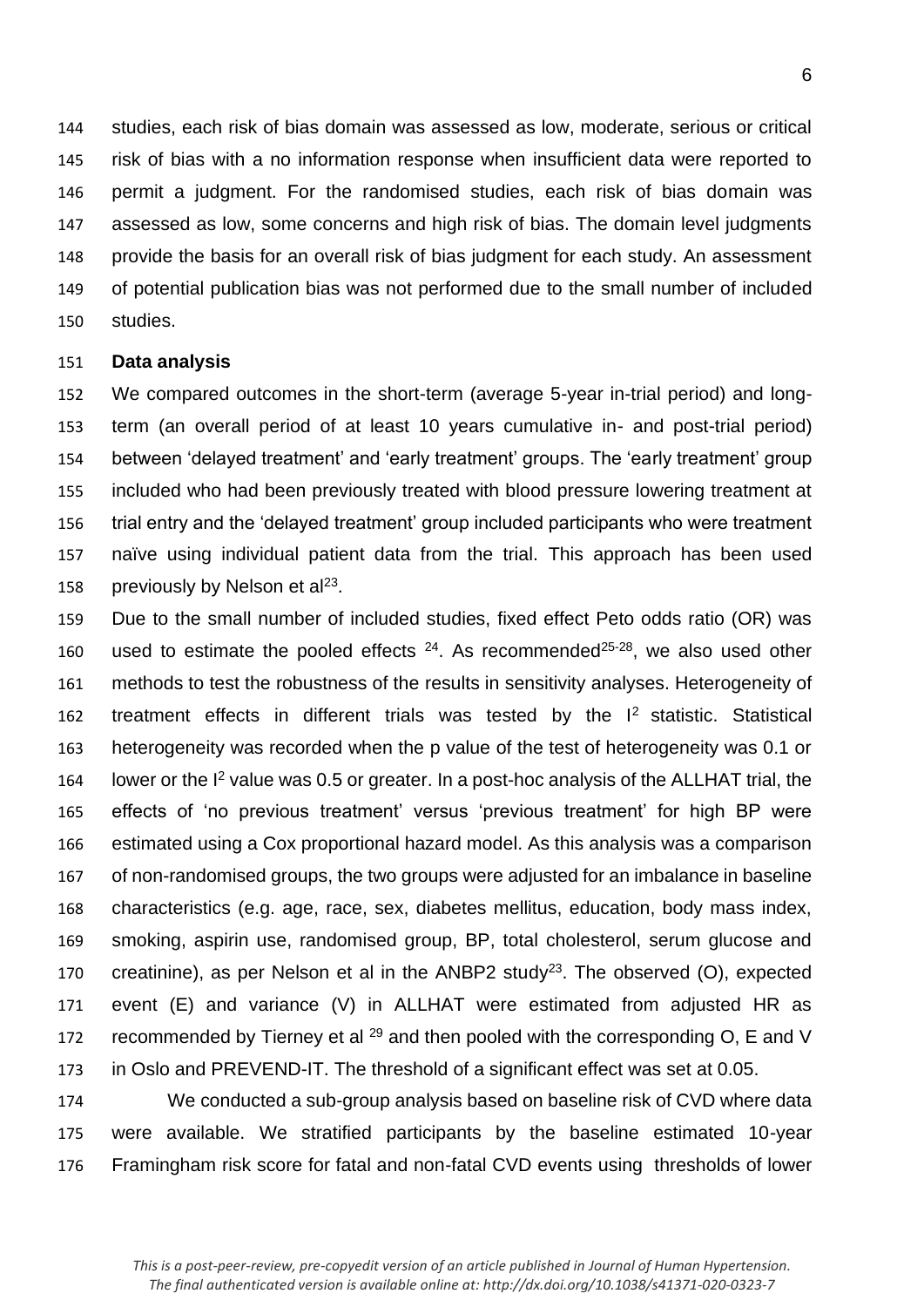than 20% (low risk), 20-30% (moderate risk) and higher than 30% (high risk) over 10 178 years  $30, 31$ . We estimated the relative risk for all-cause and CVD mortality in each group and tested for difference between the groups. Data synthesis and analyses were 180 performed in Review Manager  $5^{32}$ . We extracted data based on intention-to-treat principles.

### **Sensitivity analysis**

 An analysis restricted to placebo/untreated controlled RCTs was performed to investigate the impact of the observational study on the pooled outcomes. Different 185 statistical methods were also used to check the robustness of the results $25-28$ .

### **Results**

## **Result of the searches**

 The database searches identified 6012 records and three articles were identified from other sources (Figure Appendix 1 shows the flowchart of studies). After removal of duplicates 4090 articles were screened. Eighty nine articles were screened in full-text and 3 studies (Oslo, PREVEND-IT and ALLHAT) from 11 articles were included in the review. Aggregate unpublished data from the ALLHAT and individual data of PREVEND-IT trial were provided by the trial investigators.

 One trial excluded from the review included participants with mildly elevated diastolic 195 BP (90-115 mmHg): USPHS 1977<sup>33, 34</sup>. Although USPHS did not have a post-trial phase, the trial was followed for up to 10 years. No information on the proportion of participants with mildly elevated systolic BP was reported. Based on the baseline systolic BP148±15 mmHg, it is likely that less than 80% of participants had systolic BP less than 160 mmHg. The intervention was a combination of a diuretic and rauwolfia serpentine that had limited clinical use in current practice because of the risk of side effects and availability. Thus USPHS was excluded in the current systematic review and meta-analysis.

### **Characteristics of included studies and risk of bias**

 The review included published data from the Oslo trial, unpublished aggregate data from the ALLHAT and individual data from the PREVEND-IT. In the ALLHAT trial, we used data based on whether participants had previously been treated with BP lowering agents or not, that is a comparison on a difference in treatment status at baseline between the two groups rather than a randomised comparison. ALLHAT participants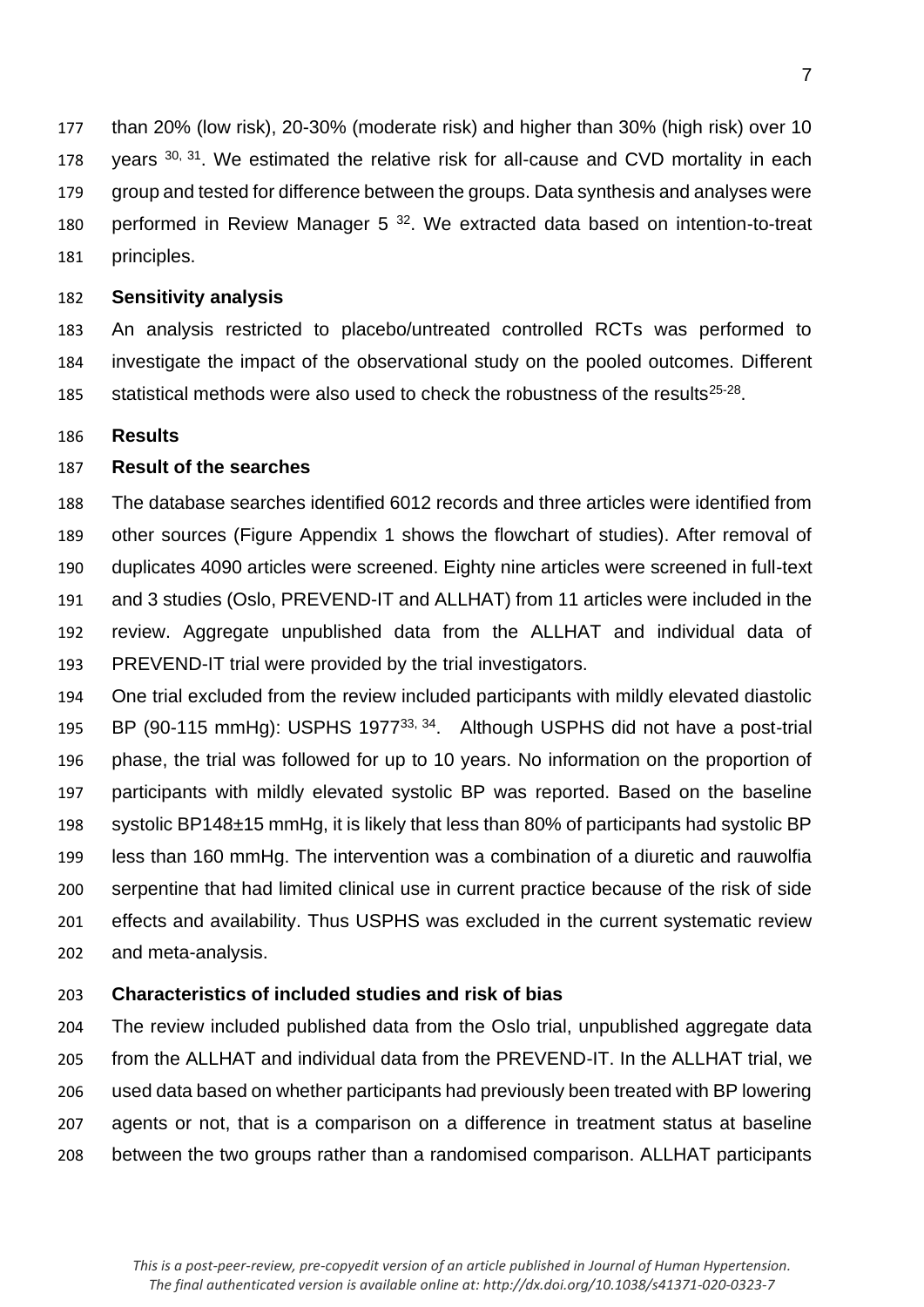were followed for a mean of 4.9 years in the in-trial period and 14 years over the in-210 and post-trial period. As the original ALLHAT trial reported beneficial effects from BP lowering treatment (e.g. Chlorthalidone 12.5 to 25 mg/d vs amlodipine 2.5 to 10 212 mg/d vs lisinopril 10 to 40mg/d) within the trial period, the majority of participants from all arms of the trials received active treatment in the post-trial phase, so there is likely to be little cross-over between the early treatment and delayed treatment comparison groups. Although some participants in the Oslo trial may have had a diastolic BP exceeding 110 mmHg, nearly 80% of Oslo participants had systolic BP lower than 160 mmHg, so we included the published data of this trial. Oslo participants were randomised to active treatment (Hydrochlorothiazide 50 mg) or no active treatment. 219 Oslo reported 10-year<sup>36</sup> and 40-year<sup>37</sup> follow-up of all-cause mortality and CHD mortality, thus the results of the 40-year study were included in the current review. In PREVEND-IT trial, participants were originally randomised either to active treatment (Fosinopril 20 mg) or placebo. The mean follow-up period ranged from 3.3-4.4 years for the in-trial phase and 9.4-10.7 years for the overall period.

 The baseline risk for participants in ALLHAT was higher than the other two trials as it included participants with elevated BP and at least one other CVD risk factor (e.g. history of type 2 diabetes, current cigarette smoking, high-density lipoprotein cholesterol of less than 0.91 mmol/L). PREVEND-IT included healthy subjects from the general population with persistent microalbuminuria, and the Oslo trial included men with mildly elevated BP (defined as systolic BP 150-179 mmHg and diastolic BP less than 110 mmHg). More details on the characteristics of the included and excluded studies are provided in Table appendix 2 and 3.

 The baseline characteristics of the participants included in the review showed no significant differences between study groups in the PREVEND-IT and Oslo trials (Table 1). ALLHAT participants had a higher proportion of patients with diabetes, and contributed to a higher proportion of participants with early treatment having type 2 DM. Participants with early treatment in the ALLHAT trial were also more likely to be black, female, non-smoker and had higher estimated 10-year CVD risk scores. We adjusted for these imbalances in multivariable models. Noticeably, Oslo included men only and had higher baseline systolic BP than the other two trials.

**Risk of bias (Table 2)**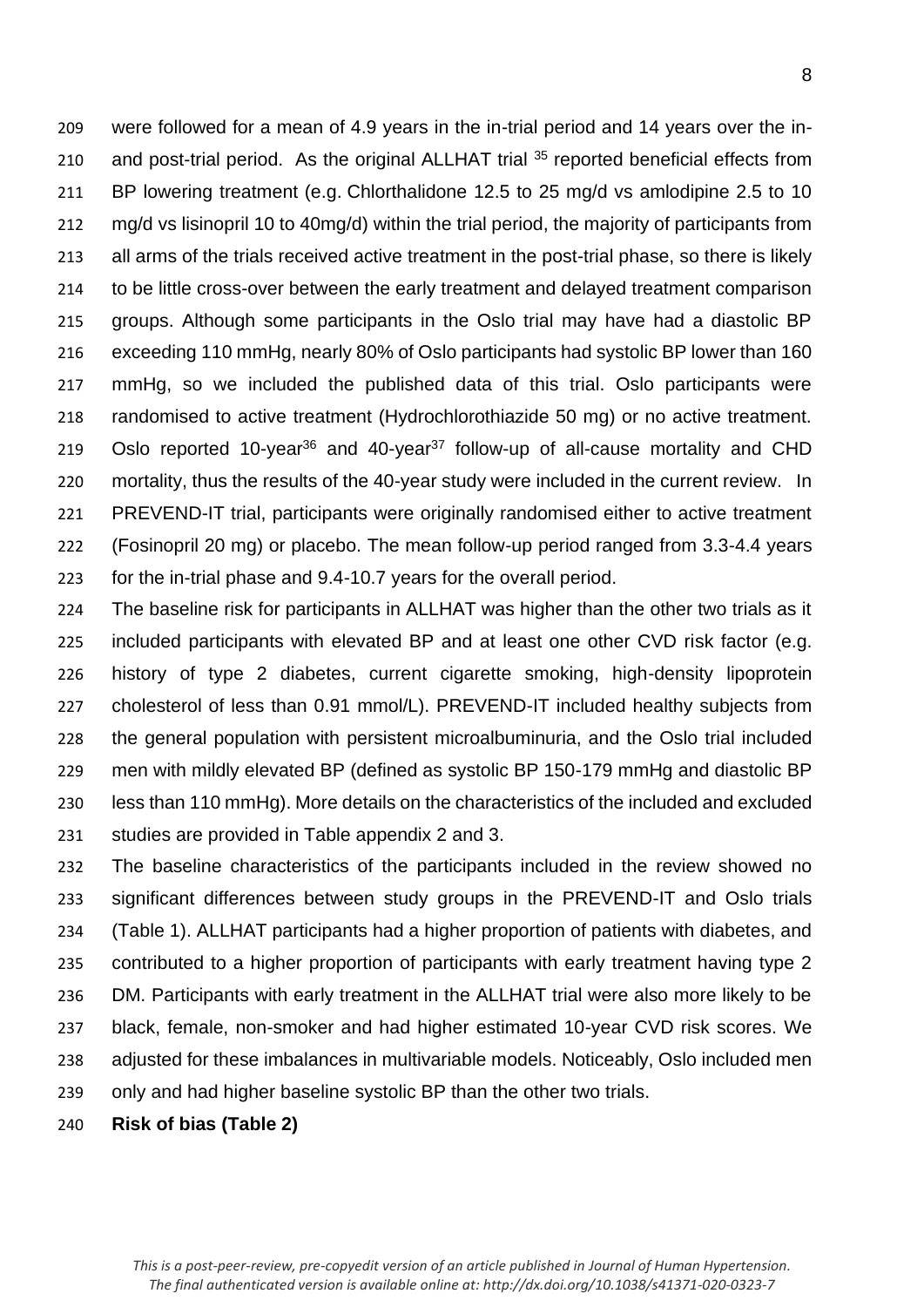In Table 2, We assessed the ALLHAT data to be at serious risk of bias due to residual confounding as a result of the use of post-hoc non-randomised data from the trial. Although the outcome measurements in the post-trial phase of the PREVEND-IT and Oslo trials were unblinded, the primary outcomes considered in this analysis are generally objective (all-cause and cardiovascular mortality). Thus, the overall risk of bias for the PREVEND-IT and Oslo trials were judged as 'Low risk'. More details on the assessment of the risk of bias in each trial are presented in Table appendix 4.

## **Short- and long-term all-cause and CVD mortality (Figure 1)**

- The analyses on short- and long-term all-cause mortality and short-term CVD mortality included 4746 participants from three trials, with 80% originating from the ALLHAT trial. As the Oslo trial separately reported aggregate data for CHD and stroke, these subjects were excluded in the analysis of long-term CVD mortality, leaving 3961 participants in the analysis. There were 301 deaths in total and 102 deaths due to CVD recorded in the in-trial period, and 1871 total deaths and 312 CVD deaths during the post-trial period (Table appendix 5).
- In Figure 1, we observed no statistically significant difference in all-cause mortality in either the short- or long-term (short-term OR 0.95, 95%CI 0.68-1.32; long-term OR 0.90, 95%CI 0.78-1.04) for those with delayed BP lowering treatment relative to those with earlier treatment. Similarly, no difference was found for CVD mortality (short-term OR 0.90, 95%CI 0.51-1.59; long-term OR 0.79, 95% CI 0.55-1.14).

# **CVD events (Figure 1)**

 Two trials (Oslo and PREVEND-IT) including 934 participants contributed to the analysis of major CVD events in the short-term, with 69 events recorded in the in-trial phase of the Oslo and PREVEND-IT trials. However, only PREVEND-IT (149 265 participants, 19 events) recorded long-term outcomes . As provided in Figure 1, we found no statistically significant difference in major CVD events for those with delayed drug treatment in either the short or long-term (short-term OR 1.35, 95% 0.83-2.21; long-term OR 1.02, 95% 0.39-2.66).

# **Subgroup analysis by 10-year Framingham risk score**

 Data were available to stratify participants in ALLHAT and PREVEND-IT into low, moderate and high risk of CVD. More than half of the included participants were in the high risk group, primarily due to the inclusion criteria of the ALLHAT study. The effects of delayed BP lowering drug treatment were consistent among the three groups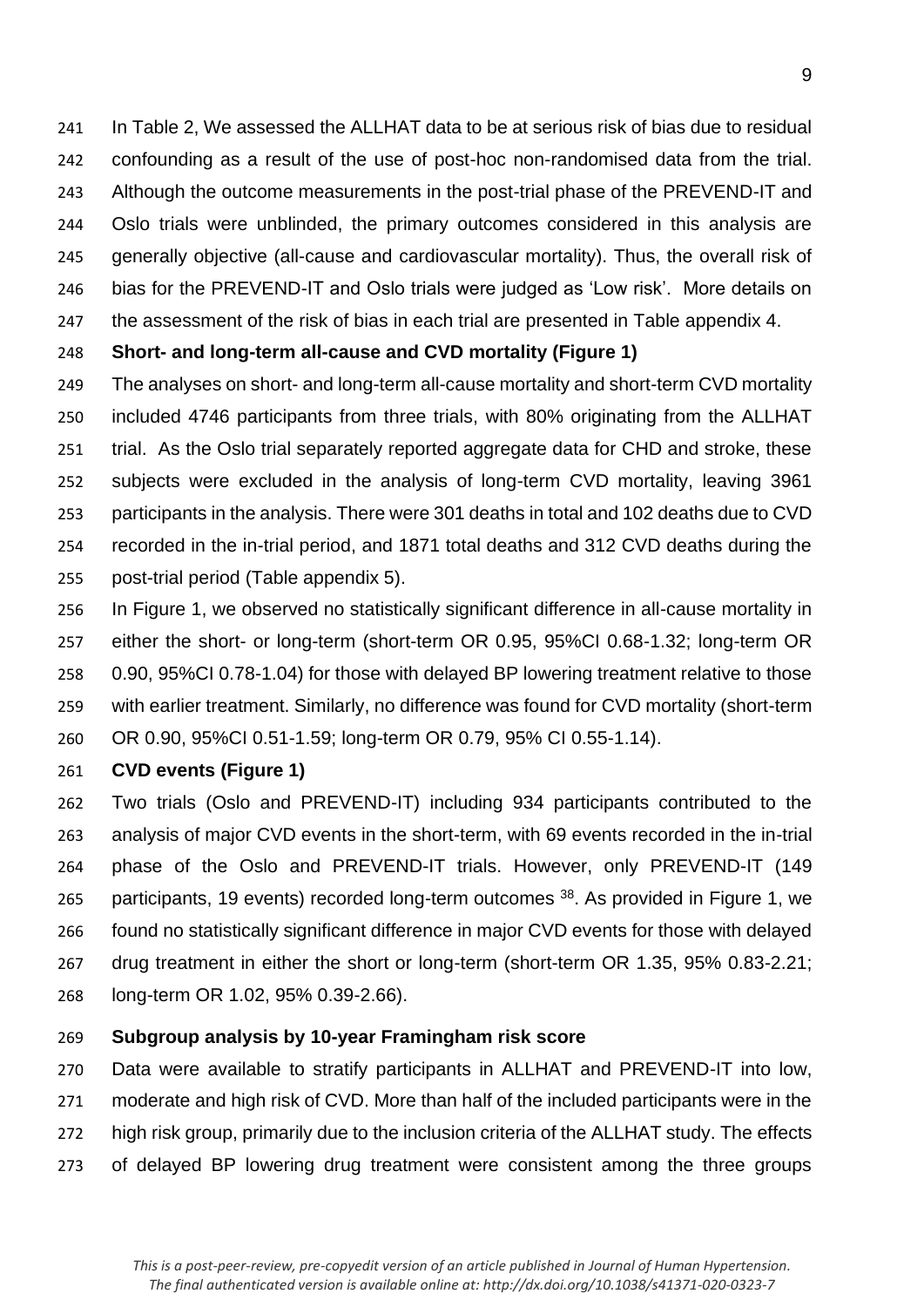(p=0.46 and p=0.79 for the test of subgroup differences in overall all-cause and CVD mortality respectively) (Figure 2 and Figure 3).

### **Sensitivity analysis**

 Using different methods (DerSimonian‐Laird between‐study variance estimator and Wald‐type confidence intervals , DerSimonian‐Laird between‐study variance estimator and Hartung‐Knapp‐Sidik‐Jonkman adjusted confidence intervals, Paule‐Mandel between‐study variance estimator and Hartung‐Knapp‐Sidik‐Jonkman confidence intervals) to pool the aggregate data did not change the main findings in all-cause and CVD mortality as presented in Table appendix 6.

- An analysis restricted to the data from the randomised trials only (PREVEND-IT and Oslo), were similar to the main analyses, with no statistically significant difference in for short-term all-cause mortality (OR 0.99, 95% CI 0.43-2.27) or long-term all-cause mortality (OR 0.94, 95% CI 0.70-1.28) or short- or long-term CVD mortality (short-term OR 1.26, 95% CI 0.42 - 3.76; long-term OR 2.23, 95%CI 0.23-21.84) (Table appendix 7).
- A sensitivity analysis adjusting for baseline differences, showed no substantial difference between the adjusted and crude hazard ratio for any outcome (Table appendix 8).

### **Discussion**

 The present systematic review and meta-analysis of studies with extended post-trial phase showed no statistically significant difference in all-cause and CVD mortality for participants with 'delayed' drug treatment at a systolic BP threshold of 140 mmHg in middle-aged adults even when the follow-up was extended for more than 10 years. Due to the small number of events in the in-trial period, subgroup analyses were performed only for long-term all-cause and CVD mortality. No heterogeneity of 'delayed' treatment effects was found across the low, moderate and high CVD risk subgroups.

 Our findings are similar to two earlier systematic reviews in middle-aged adults without 302 previous  $CVD^{39}$  and in middle-aged adults both with and without previous  $CVD^{17}$ . Trials in these reviews had follow-up durations of approximately five years, except for 304 the USPHS study<sup>34</sup>. The USPHS was followed for  $7-10$  years and did not show any difference in early vs delayed treatment regarding all-cause mortality with a RR 0.51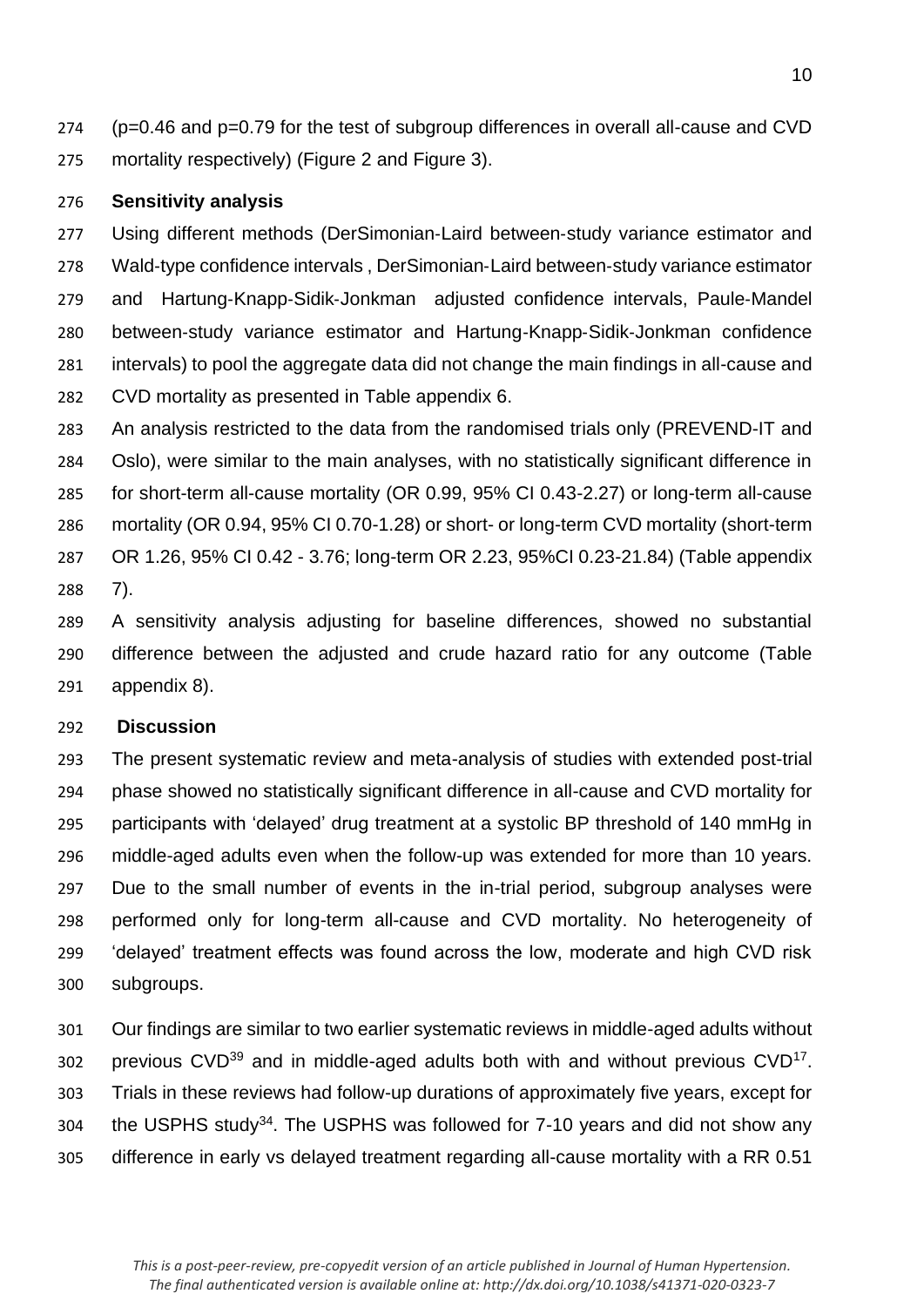(0.09-2.74). Results from USPHS may not be considered relevant to current populations, however, as this trial used rauwolfia, which is no longer recommended 308 treatment. Similar to our short-term results, the SHEP<sup>1</sup> and Syst-Eur<sup>2</sup> trials did not record any substantial benefits of 'early' treatment for all-cause or CVD mortality after an in-trial follow-up of five and two years respectively. However, the effects on CVD mortality became statically significant with a HR 0.86 (0.76-0.97) when the SHEP trial was extended to 14 years<sup>40</sup> and this 'legacy effect' remained significant at the 22-year 313 follow-up<sup>41</sup>. The reduction in mortality in Syst-Eur remained non-statistically significant after a total follow-up of 6 years<sup>42</sup>, indicating that a longer time for follow-up is required to observe significant 'delayed benefits'. The SHEP and Syst-Eur trials had a 'placebo' arm when participants experienced 'placebo' run-in or withdrawal phase. However these trials were aimed at the elderly with much higher systolic BP values of 160 mmHg or over compared to the participants considered in our review. HOPE-3 trial in intermediate risk participants also observed no statistically significant difference between the effect of an active treatment and placebo in all-cause or CVD mortality and major CVD event after 5.6 years of follow-up.

 Benefits of 'active treatment' or harms of 'no treatment' may require longer than ten years to become evident, particularly for mortality outcomes in middle-aged adults with mildly elevated BP who are at low CVD risk. This is the group that where treatment with blood pressure lowering medication is not clearly of benefit. We have attempted in this review to determine if treatment can safely be delayed in this treatment group. In this review, the average Framingham risk score was >20%, and so is higher than the low risk patients we would consider where treatment could be delayed. Even in this review, however, no clear evidence of early treatment was observed. The included 330 ALLHAT and Oslo trial<sup>37</sup> were extended to 14 and 40 years respectively, with no substantial 'legacy effect' on all-cause or CVD mortality of delayed treatment observed, and we observed consistent results across the low, moderate and high CVD risk subgroups.

### **Strengths and limitation**

 This is the first study to systematically review the medical evidence to determine if delaying BP lowering treatment for middle-aged adults with a systolic BP between 140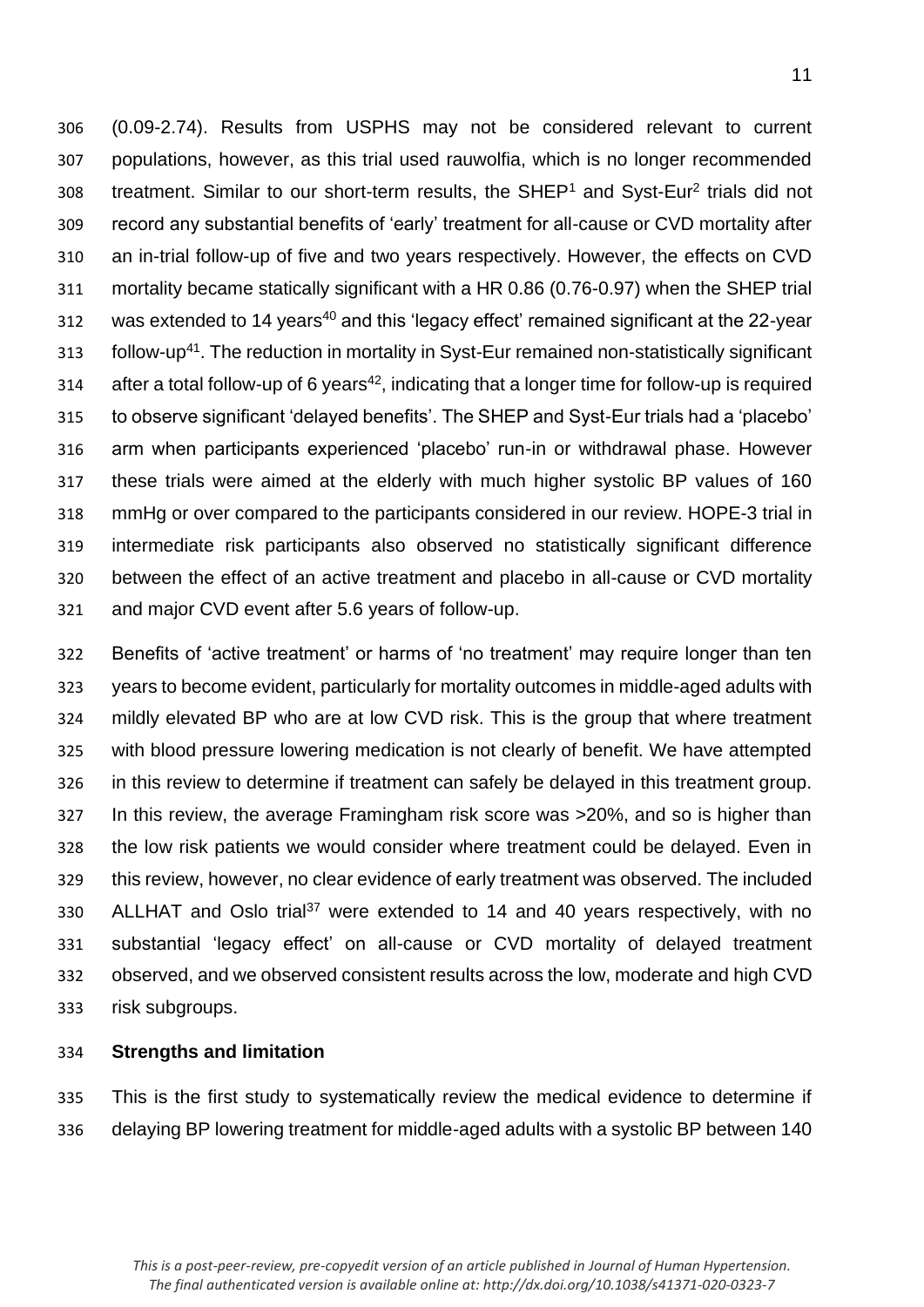and 159 mmHg results in an increase in all-cause or cardiovascular mortality in the short or long term.

 In spite of vigorous efforts in accessing individual data to identify eligible participants, only three trials with 4746 participants could be included in the current review. Given the much larger size of ALLHAT trial, the overall results were heavily influenced by the results of this trial. In the ALLHAT trial, information on how long before the start of the trial participants had been on BP lowering treatment was not collected and even if it was, we could not truly know how long someone was hypertensive before it was noted. However, in sensitivity analyses on short- and long-term all-cause mortality, the results of analyses excluding the ALLHAT trial were generally consistent with the overall results.

 This review did not examine CHD and stroke mortality separately. Given the small number of studies and the potential for CHD and stroke to be affected by different 350 classes of BP lowering medication  $43, 44$ , we were only able to assess overall and total CVD mortality.

 The three included trials lacked BP lowering drug treatment information in the post- trial phase except that an equal percentage of participants receiving drug therapy were reported in PREVEND-IT and Oslo trial. Given the 'positive' findings of the original ALLHAT trial, we believe it is likely that a substantial proportion of both arms of the trial would have used BP lowering therapy after the trial period.

 We used the Peto method for meta-analysis because of the small number of included studies. While it is true that the Peto method is open to bias when including studies with imbalance in the comparison groups, this only becomes apparent in combination with a large treatment effect<sup>24</sup>. Also, sensitivity analyses using different statistical methods provided similar pooled effects (Appendix 6).

 One of the barriers to adopting the absolute risk approach for decisions regarding BP lowering treatment is the concern that early treatment of mildly elevated BP is necessary to prevent pathological changes that result in CVD events. Our systematic review and meta-analysis showed no clinically adverse 'legacy effect' on mortality outcomes of not treating middle-aged adults at a systolic BP between 140 and 159 mmHg. This study contributes to an area of major concern raised by many clinicians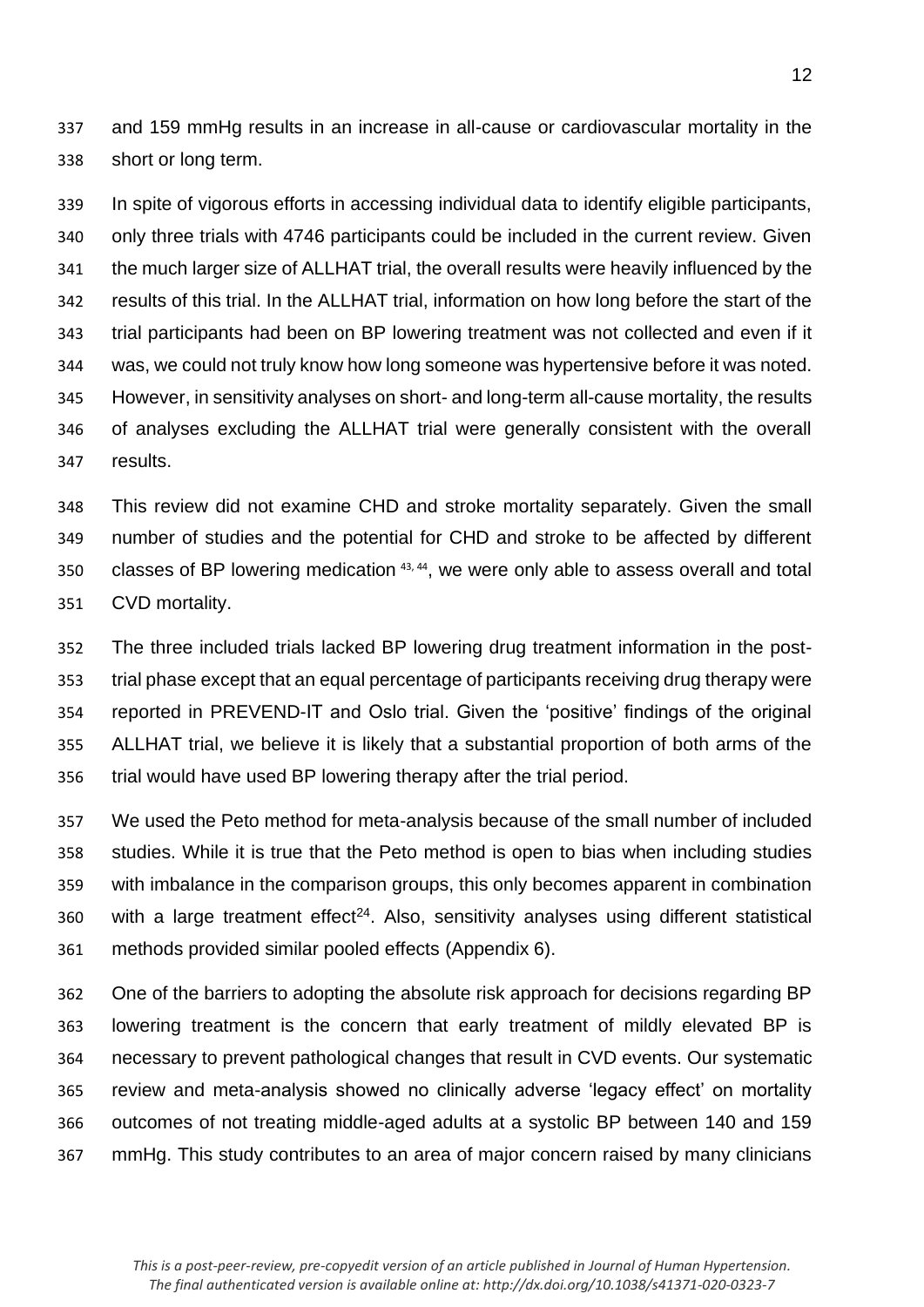that early treatment of mildly elevated systolic BP is necessary to prevent CVD events in primary prevention population.

## **Acknowledgement**

- The researchers gratefully acknowledge the RACGP Foundation and Therapeutic
- Guidelines Ltd for their support of this project. We thank Dr Toshiaki Ohkuma and
- Prof John Chalmers for their kind support on the enquiries related to ADVANCE and
- ADVANCE-ON study. We thank Mark Jones (Biostatistician, Centre for Research in
- Evidence Based Practice, Bond University) for his advice on statistical issues. No
- other funding was received from National Institutes of Health (NIH); Wellcome Trust;
- Howard Hughes Medical Institute (HHMI); or other granting bodies.

# **Conflicts of Interest and Source of Funding**

- C.L.B. Ho is a Ph.D. candidate at Menzies Institute for Medical Research, she has
- received a Ph.D. scholarship from Merle Weaver Postgraduate Scholarship. M.R.N

has served on advisory boards for Sanofi and Bayer in the last 3 years. For the

remaining authors none were declared.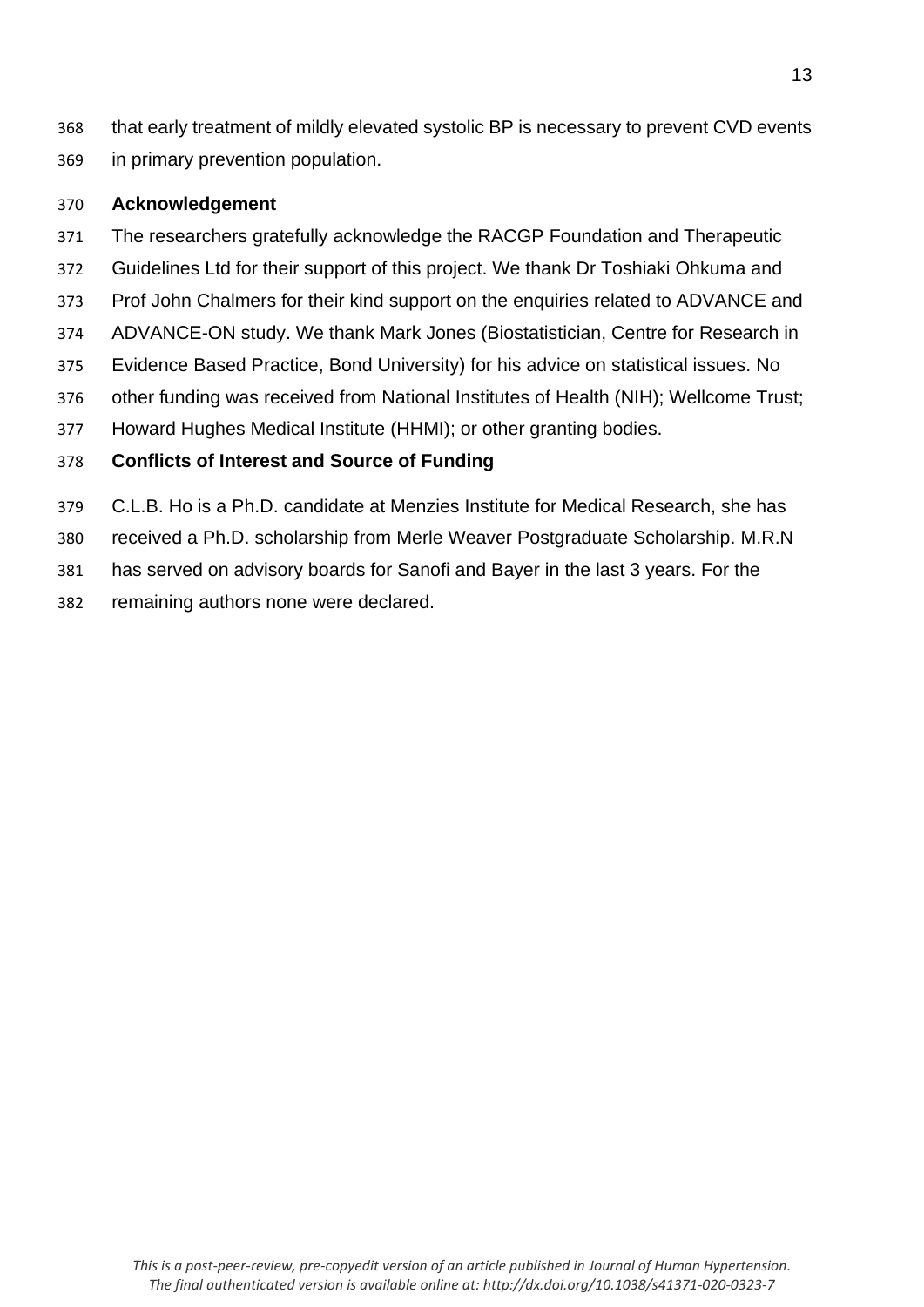### **References**

- 1. SHEP Cooperative Research Group. Prevention of stroke by antihypertensive
- drug treatment in older persons with isolated systolic hypertension. Final results of
- the Systolic Hypertension in the Elderly Program (SHEP). Jama 1991;265(24):3255- 64.
- 2. Staessen Jan A, Fagard Robert, Thijs Lutgarde, Celis Hilde, Arabidze Guramy G,
- Birkenhäger Willem H, et al. Randomised double-blind comparison of placebo and active treatment for older patients with isolated systolic hypertension. The Lancet
- 1997;350(9080):757-64.
- 3. Beckett Nigel S., Peters Ruth, Fletcher Astrid E., Staessen Jan A., Liu Lisheng,
- Dumitrascu Dan, et al. Treatment of Hypertension in Patients 80 Years of Age or
- Older. New England Journal of Medicine 2008;358(18):1887-98.
- 4. Diao D , Wright JM , Cundiff DK , Gueyffier F. Pharmacotherapy for mild
- hypertension. Cochrane Database of Systematic Reviews 2012;8:CD006742.
- 5. Sundström Johan, Arima Hisatomi, Jackson Rod, Turnbull Fiona, Rahimi Kazem,
- Chalmers John, et al. Effects of blood pressure reduction in mild hypertension: a
- systematic review and meta-analysis. Annals of internal medicine 2015;162(3):184- 91.
- 6. DREAM Trial Investigators. Effect of ramipril on the incidence of diabetes. New England Journal of Medicine 2006;355(15):1551-62.
- 7. THE AUSTRALIAN THERAPEUTIC TRIAL IN MILD HYPERTENSION. The Lancet 1980;315(8181):1261-7.
- 8. Ho Chau Le Bao, Breslin Monique, Doust Jenny, Reid Christopher M, Nelson
- Mark R. Effectiveness of blood pressure-lowering drug treatment by levels of
- absolute risk: post hoc analysis of the Australian National Blood Pressure Study.
- BMJ open 2018;8(3):e017723.
- 9. NAVIGATOR Study Group. Effect of valsartan on the incidence of diabetes and cardiovascular events. New England Journal of Medicine 2010;362(16):1477-90.
- 10. Helgeland Anders. Treatment of mild hypertension: a five year controlled drug
- trial: the Oslo study. The American journal of medicine 1980;69(5):725-32.
- 11. Asselbergs Folkert W, Diercks Gilles FH, Hillege Hans L, van Boven Ad J,
- Janssen Wilbert MT, Voors Adriaan A, et al. Effects of fosinopril and pravastatin on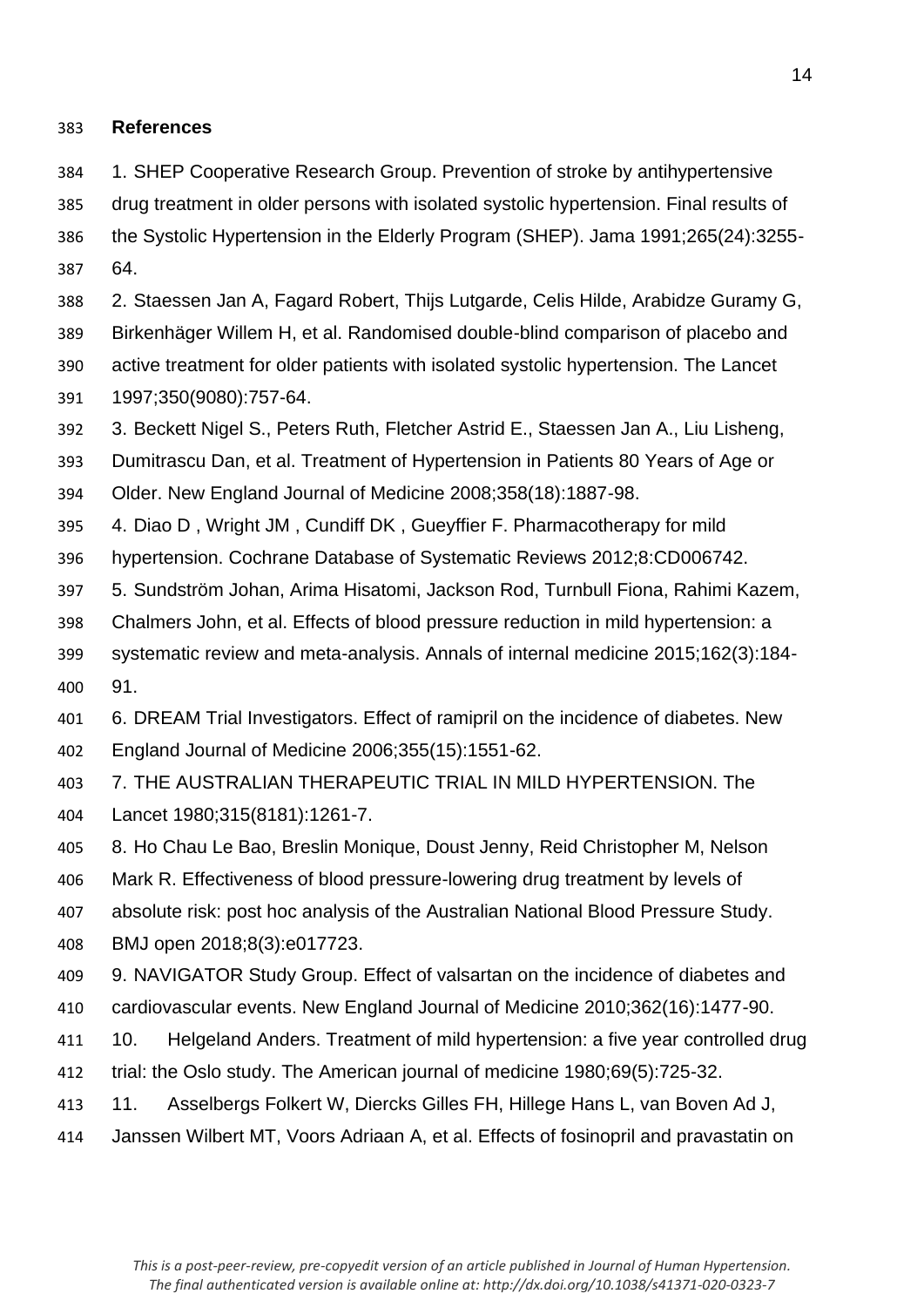- cardiovascular events in subjects with microalbuminuria. Circulation
- 2004;110(18):2809-16.
- 12. Neaton James D, Grimm Richard H, Prineas Ronald J, Stamler Jeremiah,
- Grandits Greg A, Elmer Patricia J, et al. Treatment of mild hypertension study: final results. Jama 1993;270(6):713-24.
- 13. Kostis W. J., Thijs L., Richart T., Kostis J. B., Staessen J. A. Persistence of mortality reduction after the end of randomized therapy in clinical trials of blood pressure-lowering medications. Hypertension 2010;56(6):1060-8.
- 14. Hirakawa Yoichiro, Arima Hisatomi, Rodgers Anthony, Woodward Mark,
- Chalmers John. Cumulative in-trial and post-trial effects of blood pressure and lipid
- lowering: systematic review and meta-analysis. Journal of hypertension
- 2017;35(5):905-13.
- 15. Ho Chau Le Bao, Sanders Sharon, Doust Jenny, Breslin Monique, Reid
- Christopher M, Nelson Mark Raymond. Legacy Effect of Delayed Blood Pressure-
- Lowering Pharmacotherapy in Middle-Aged Individuals Stratified by Absolute
- Cardiovascular Disease Risk: Protocol for a Systematic Review. JMIR research
- protocols 2017;6(9).
- 16. Lefebvre C, Manheimer E, Glanville J. Chapter 6.4. 11.1 The Cochrane Highly Sensitive Search Strategies for identifying randomized trials in MEDLINE. Cochrane Handbook for Systematic Reviews of Interventions Version;5(0).
- 17. Musini Vijaya M, Gueyffier Francois, Puil Lorri, Salzwedel Douglas M, Wright James M. Pharmacotherapy for hypertension in adults aged 18 to 59 years.
- Cochrane Database of Systematic Reviews 2017(8).
- 18. Hoes Arno W, Grobbee Diederick E, Lubsen Jacobus. Does drug treatment improve survival? Reconciling the trials in mild-to-moderate hypertension. 1995.
- 19. Higgins Julian P T, Altman Douglas G, Gøtzsche Peter C, Jüni Peter, Moher
- David, Oxman Andrew D, et al. The Cochrane Collaboration's tool for assessing risk of bias in randomised trials; 2011.
- 20. Sterne Jonathan AC, Hernán Miguel A, Reeves Barnaby C, Savović Jelena,
- Berkman Nancy D, Viswanathan Meera, et al. ROBINS-I: a tool for assessing risk of
- bias in non-randomised studies of interventions. Bmj 2016;355:i4919.
- 21. Sterne JAC, Higgins JPT, Elbers RG, Reeves BC and the development group for ROBINS-I. Risk Of Bias In Non-randomized Studies of Interventions (ROBINS-I):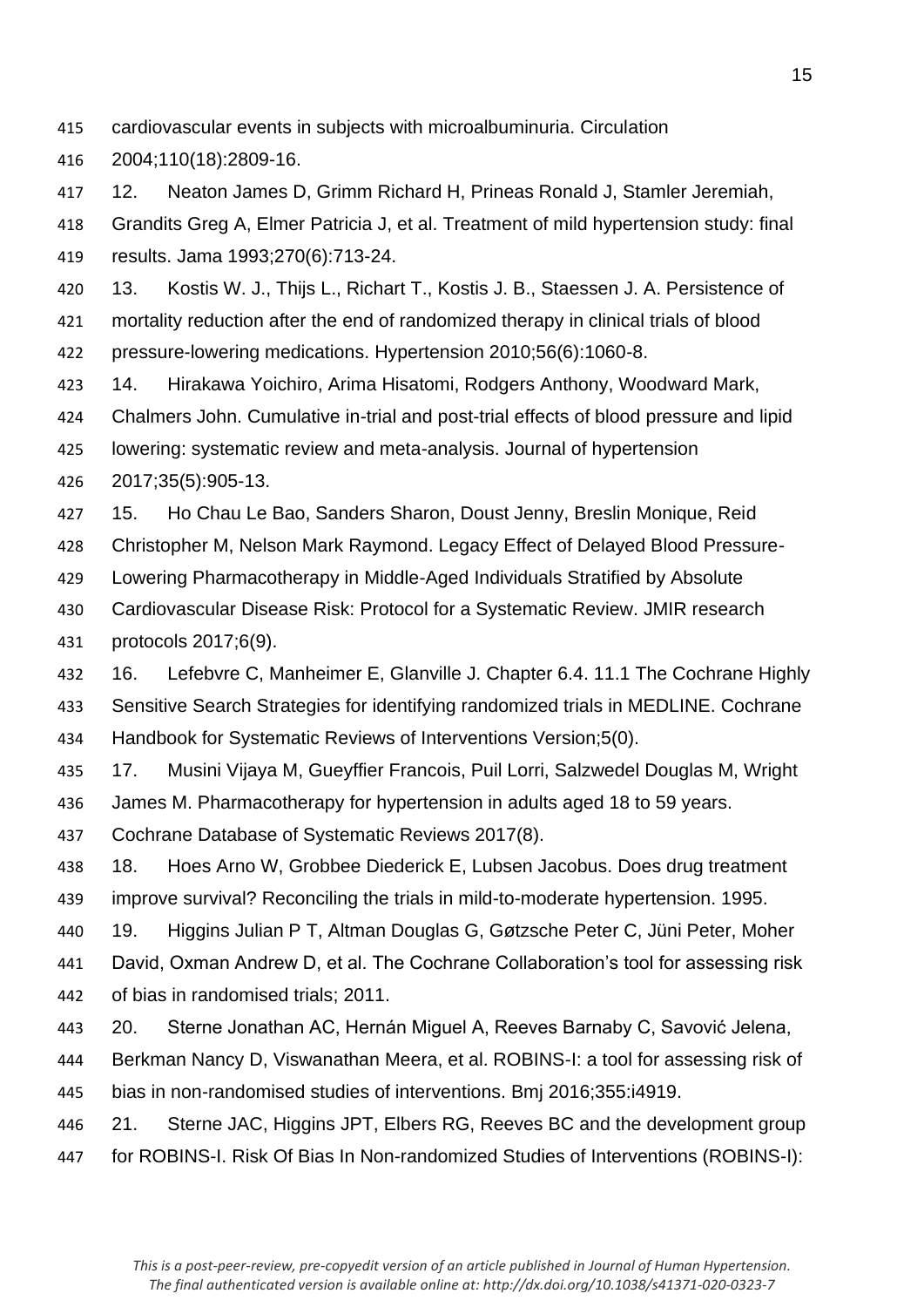- detailed guidance, updated 12 October 2016; 2016 20 April 2019]; Available from:
- http://www.riskofbias.info
- 22. Higgins JPT, Sterne JAC, Savović J, Page MJ, Hróbjartsson A, Boutron I, et
- al. A revised tool for assessing risk of bias in randomized trials In: Chandler J,
- McKenzie J, Boutron I, Welch V (editors). Cochrane Methods. Cochrane Database of Systematic Reviews 2016( 10 (Suppl 1)).
- 23. Nelson Mark R. a, Chowdhury Enayet K. b, Doust Jenny c, Reid Christopher
- M. b d, Wing Lindon M. H. e. Ten-year legacy effects of baseline blood pressure
- 'treatment naivety' in the Second Australian National Blood Pressure study. Journal of Hypertension.
- 24. Brockhaus A Catharina, Bender Ralf, Skipka Guido. The Peto odds ratio viewed as a new effect measure. Stat Med 2014;33(28):4861-74.
- 25. Bradburn Michael J, Deeks Jonathan J, Berlin Jesse A, Russell Localio A. Much ado about nothing: a comparison of the performance of meta‐analytical methods with rare events. Stat Med 2007;26(1):53-77.
- 26. IntHout Joanna, Ioannidis John PA, Borm George F. The Hartung-Knapp-
- Sidik-Jonkman method for random effects meta-analysis is straightforward and considerably outperforms the standard DerSimonian-Laird method. BMC Med Res
- Methodol 2014;14(1):25.
- 27. Efthimiou Orestis. Practical guide to the meta-analysis of rare events.
- Evidence-based mental health 2018;21(2):72-6.
- 28. Kuss O. Statistical methods for meta‐analyses including information from studies without any events—add nothing to nothing and succeed nevertheless. Stat Med 2015;34(7):1097-116.
- 29. Tierney Jayne F, Stewart Lesley A, Ghersi Davina, Burdett Sarah, Sydes Matthew R. Practical methods for incorporating summary time-to-event data into meta-analysis. Trials 2007;8(1):16.
- 30. National Vascular Disease Prevention Alliance. Guidelines for the management of absolute cardiovascular disease risk. 2012.
- 31. Nerenberg Kara A., Zarnke Kelly B., Leung Alexander A., Dasgupta Kaberi,
- Butalia Sonia, McBrien Kerry, et al. Hypertension Canada's 2018 Guidelines for
- Diagnosis, Risk Assessment, Prevention, and Treatment of Hypertension in Adults
- and Children. Can J Cardiol 2018;34(5):506-25.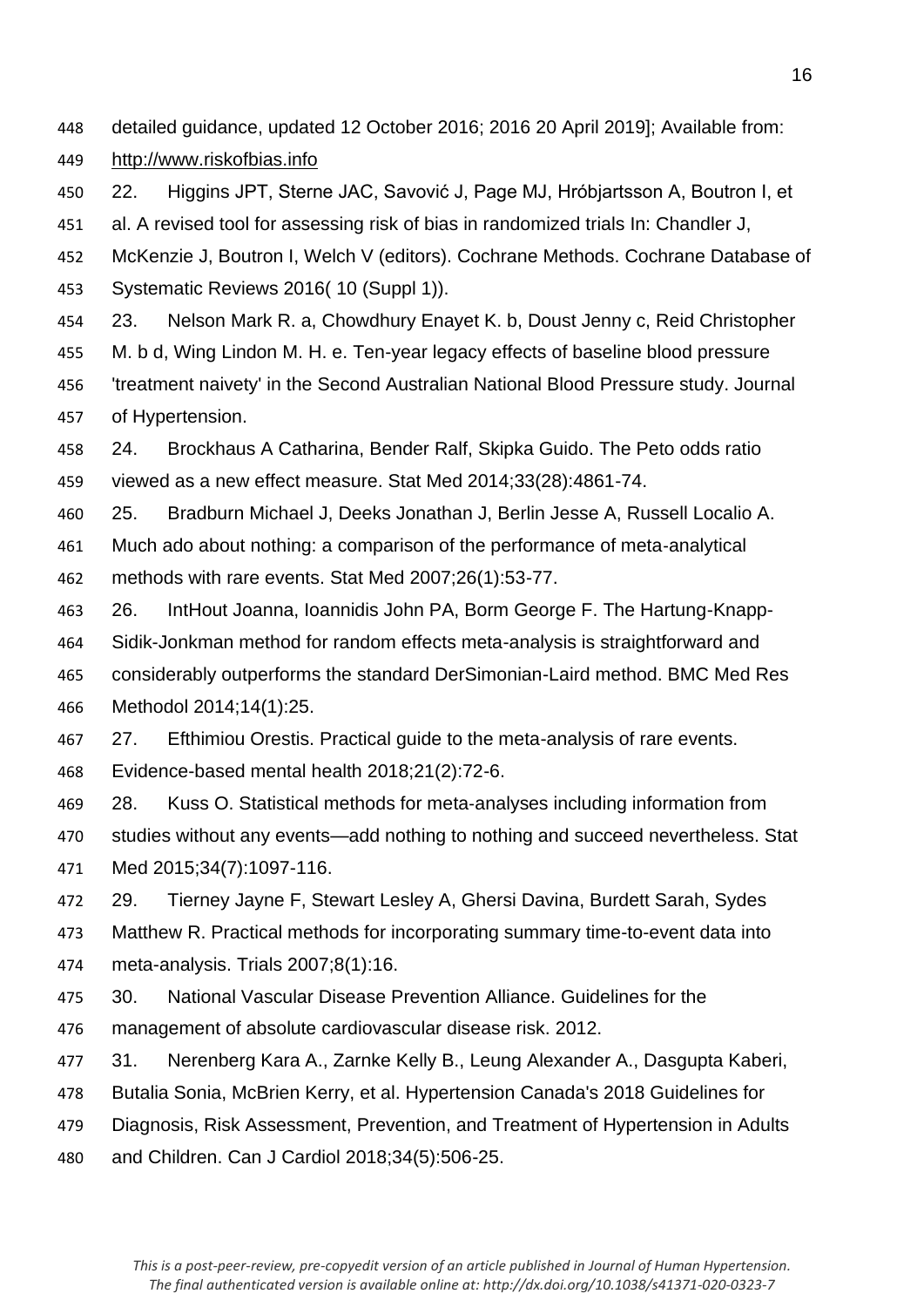32. The Cochrane Collaboration. Review Manager (RevMan) [Computer

- program],Version 5.3. Copenhagen: The Nordic Cochrane Centre; 2014.
- 33. United States Public Health Hospitals Cooperative Study Group. Morbidity and mortality in mild essential hypertension. Circ Res 1972;30(31):110-21.
- 34. Smith W McFate. Treatment of mild hypertension: results of a ten-year intervention trial. Circ Res 1977;40(5 Suppl 1):I98-105.
- 35. The Allhat Officers and Coordinators for the Allhat Collaborative Research
- Group. Major outcomes in high-risk hypertensive patients randomized to
- angiotensin-converting enzyme inhibitor or calcium channel blocker vs diuretic: The
- antihypertensive and lipid-lowering treatment to prevent heart attack trial (allhat). JAMA 2002;288(23):2981-97.
- 36. Leren Paul, Helgeland Anders. Coronary heart disease and treatment of
- hypertension some Oslo study data. The American journal of medicine 1986;80(2):3- 6.
- 37. Holme I, Kjeldsen Se. Long-term survival in the randomized trial of drug
- treatment in mild to moderate hypertension of the Oslo study 1972-3. Eur J Intern
- Med [serial online] 2015;26(2):123-6. Available from:
- http://onlinelibrary.wiley.com/o/cochrane/clcentral/articles/814/CN-
- 01051814/frame.html
- https://ac-els-cdn-com.ezproxy.utas.edu.au/S0953620515000321/1-s2.0-
- S0953620515000321-main.pdf?\_tid=bb06ea32-cd15-11e7-8a97-
- 00000aacb362&acdnat=1511088068\_479981dc9deb895a21d5181b3e5dac72.
- 38. Brouwers Frank P, Asselbergs Folkert W, Hillege Hans L, de Boer Rudolf A,
- Gansevoort Ron T, van Veldhuisen Dirk J, et al. Long-term effects of fosinopril and
- pravastatin on cardiovascular events in subjects with microalbuminuria: ten years of
- follow-up of Prevention of Renal and Vascular End-stage Disease Intervention Trial
- (PREVEND IT). American heart journal 2011;161(6):1171-8.
- 39. Gueyffier F, Froment A, Gouton M. New meta-analysis of treatment trials of
- hypertension: improving the estimate of therapeutic benefit. Journal of human
- hypertension 1996;10(1):1-8.
- 40. Patel Alpesh B, Kostis John B, Wilson Alan C, Shea Michael L, Pressel Sara
- L, Davis Barry R. Long-term fatal outcomes in subjects with stroke or transient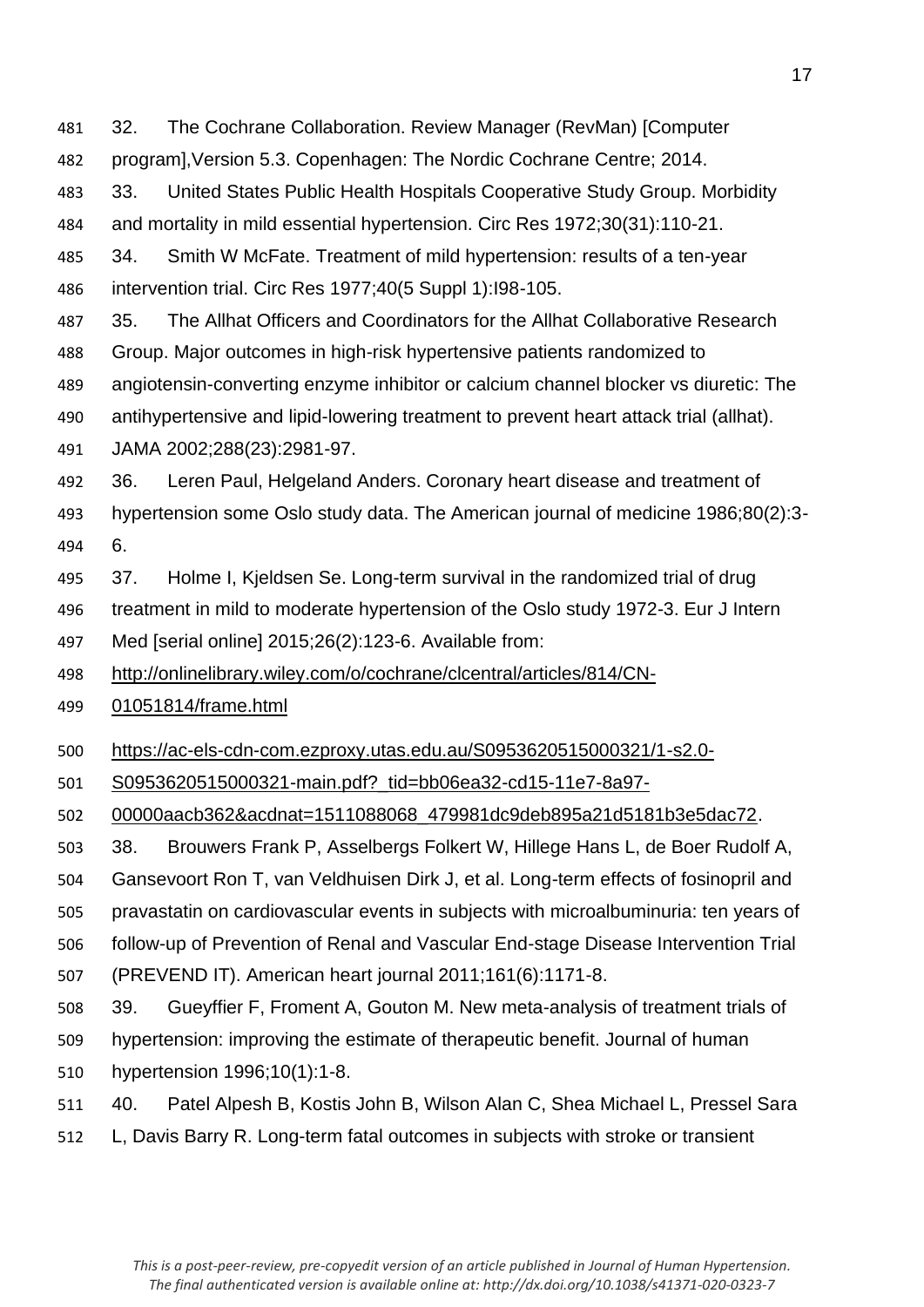ischemic attack: fourteen-year follow-up of the systolic hypertension in the elderly program. Stroke 2008;39(4):1084-9.

 41. Kostis John B, Cabrera Javier, Cheng Jerry Q, Cosgrove Nora M, Deng Yingzi, Pressel Sara L, et al. Association between chlorthalidone treatment of systolic hypertension and long-term survival. JAMA 2011;306(23):2588-93. 42. Staessen Jan A, Thijs Lutgarde, Fagard Robert, Celis Hilde, Birkenhäger

Willem H, Bulpitt Christopher J, et al. Effects of immediate versus delayed

 antihypertensive therapy on outcome in the Systolic Hypertension in Europe Trial. Journal of hypertension 2004;22(4):847-57.

 43. Ettehad Dena, Emdin Connor A, Kiran Amit, Anderson Simon G, Callender Thomas, Emberson Jonathan, et al. Blood pressure lowering for prevention of cardiovascular disease and death: a systematic review and meta-analysis. The

Lancet 2016;387(10022):957-67.

44. Piepoli Massimo F., Hoes Arno W., Agewall Stefan, Albus Christian, Brotons

Carlos, Catapano Alberico L., et al. 2016 European Guidelines on cardiovascular

disease prevention in clinical practiceThe Sixth Joint Task Force of the European

Society of Cardiology and Other Societies on Cardiovascular Disease Prevention in

Clinical Practice (constituted by representatives of 10 societies and by invited

experts)Developed with the special contribution of the European Association for

532 Cardiovascular Prevention & amp; Rehabilitation (EACPR). European Heart Journal

2016;37(29):2315-81.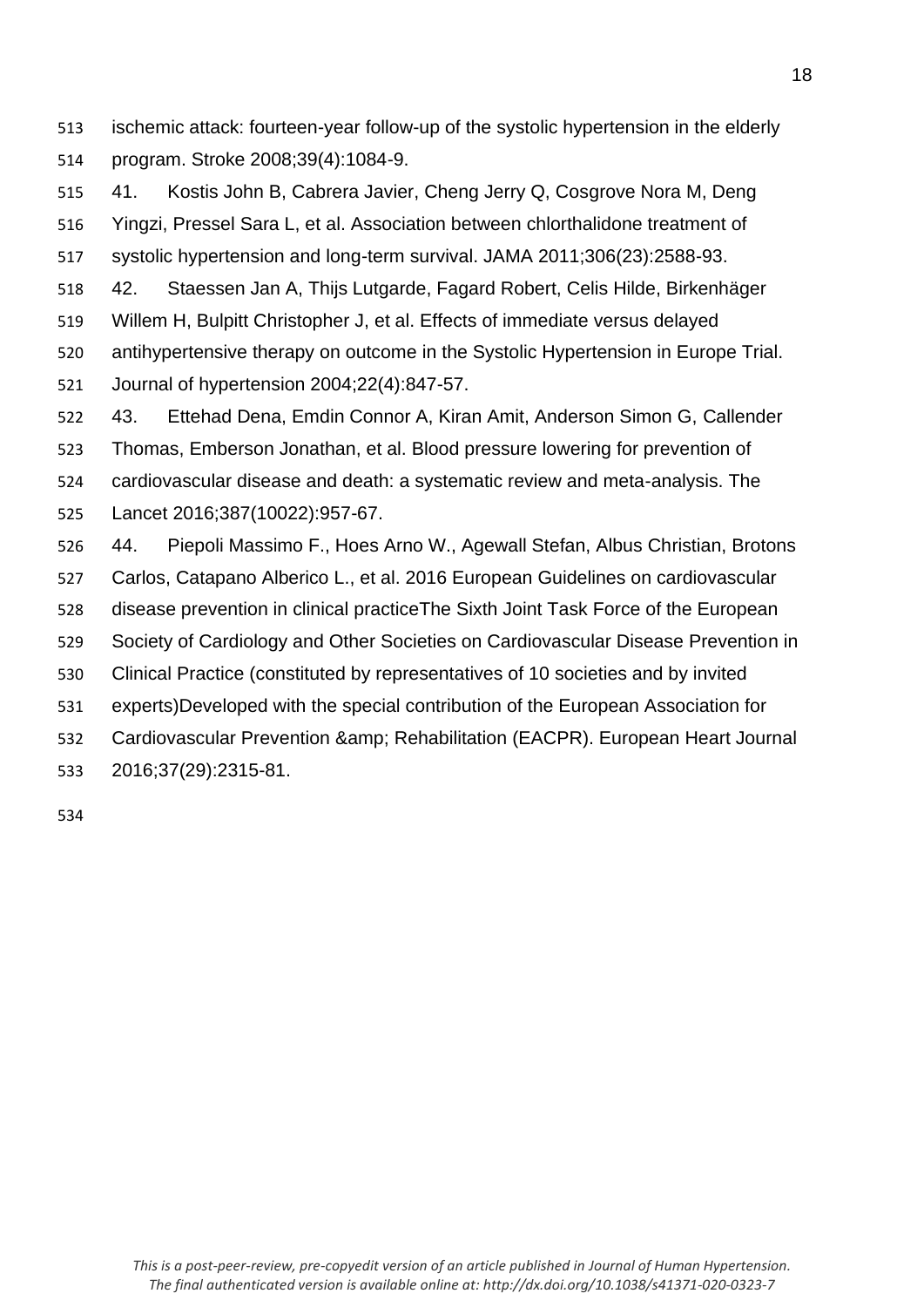## **Figure 1. Forest plot for outcomes during the in-trial and overall follow-up.**

- CI: Confidence interval, ALLHAT: Antihypertensive and Lipid-Lowering Treatment to
- Prevent Heart Attack Trial Lipid-Lowering Trial, PREVEND-IT: Prevention of Renal and Vascular Endstage Disease Intervention Trial.

## **Figure 2. Forest plot for overall all-cause mortality in subgroup by 10-year Framingham risk score.**

- CI: Confidence interval, ALLHAT: Antihypertensive and Lipid-Lowering Treatment to
- Prevent Heart Attack Trial Lipid-Lowering Trial, PREVEND-IT: Prevention of Renal and Vascular Endstage Disease Intervention Trial.
- **Figure 3. Forest plot for overall CVD mortality in subgroup by 10-year**

# **Framingham risk score.**

- CI: Confidence interval, ALLHAT: Antihypertensive and Lipid-Lowering Treatment to Prevent
- Heart Attack Trial Lipid-Lowering Trial, PREVEND-IT: Prevention of Renal and Vascular
- Endstage Disease Intervention Trial.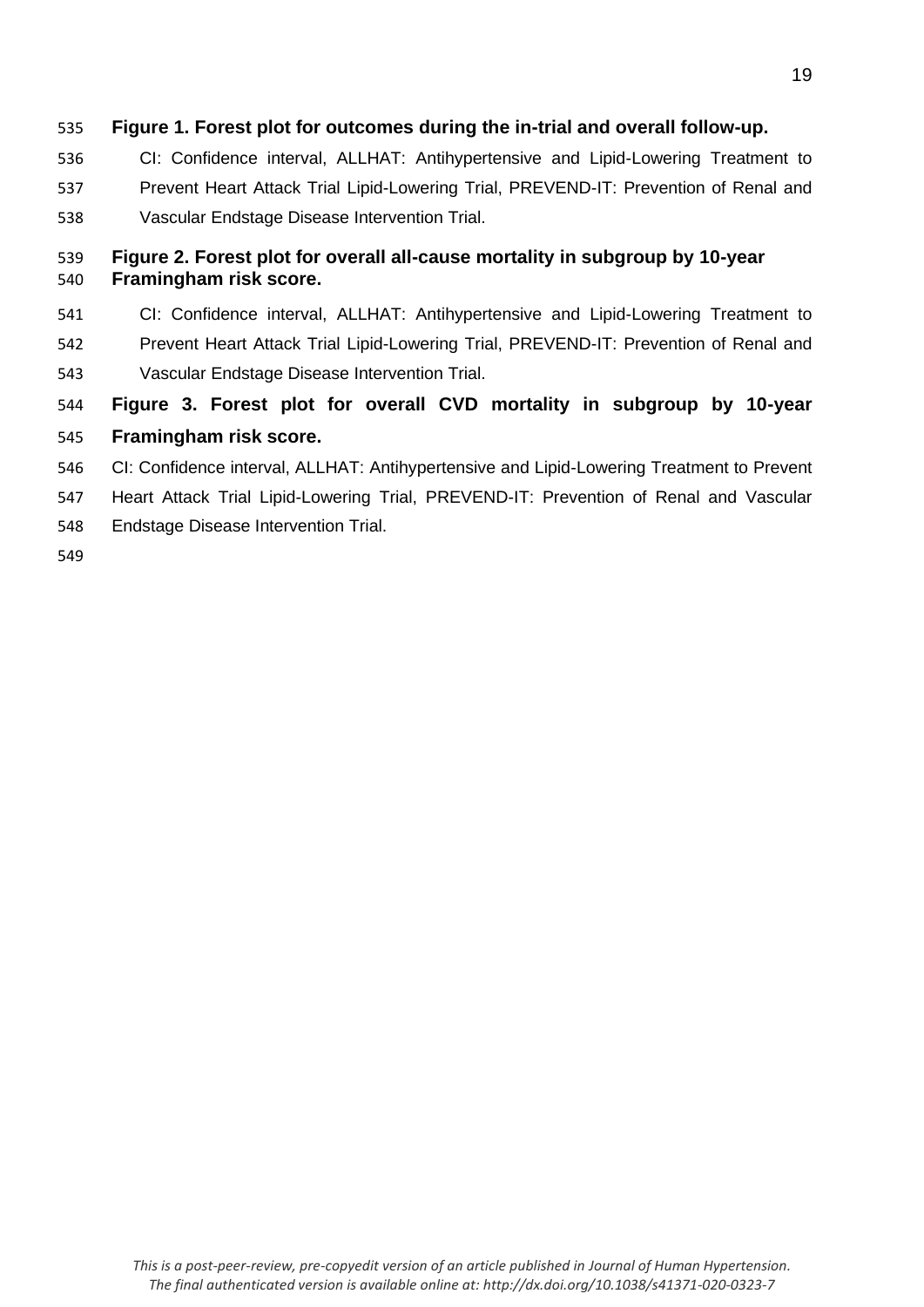| <b>Characteristics</b>                                   | <b>Delayed</b>      |                   |                 | <b>Early</b>     |                   |                 |  |
|----------------------------------------------------------|---------------------|-------------------|-----------------|------------------|-------------------|-----------------|--|
|                                                          | <b>ALLHAT</b>       | <b>PREVEND-IT</b> | Oslo            | <b>ALLHAT</b>    | <b>PREVEND-IT</b> | Oslo            |  |
| Number of<br>observations, n                             | 509                 | 70                | 379             | 3303             | 79                | 406             |  |
| Age (mean + SD,<br>years)                                | $59.5 + 2.9$        | $52.3 \pm 8.0$    | $45.2 \pm 2.8$  | $59.5 + 2.9$     | $50.3 \pm 8.2$    | $45.3 \pm 2.9$  |  |
| Black, %                                                 | $34.6*$             | 0                 | <b>NA</b>       | 43.6             | 1.3               | <b>NA</b>       |  |
| Male, %                                                  | $52.8*$             | 64.3              | 100             | 46.3             | 65.8              | 100             |  |
| Current Smoker,<br>%                                     | 43.8*               | 32.9              | 42.5            | 34.6             | 34.2              | 40.9            |  |
| BMI (mean + SD,<br>$\text{kg/m}^2$ <sup>+</sup>          | $29.9 +$<br>$5.9*$  | $28.1 \pm 4.2$    | <b>NA</b>       | $31.3 + 7.1$     | $27.7 \pm 4.7$    | <b>NA</b>       |  |
| Diabetes <sup>+</sup> (%)                                | 41.7*               | 2.9               | 0               | 51.1             | 2.5               | 0               |  |
| SBPs (mean +<br>SD, mmHg):                               | $147+7*$            | $147 + 6$         | $155 + 8$       | $146 + 8$        | $148 + 6$         | $156 + 7$       |  |
| DBPs (mean +<br>SD, mmHg):                               | $88 + 7*$           | $84\pm8$          | 96±7            | $87 + 7$         | 85±7              | 97±7            |  |
| <b>Fasting Serum</b><br>Glucose <sup>+</sup><br>(mmol/L) | $7.2 + 3.5*$        | $5.3 \pm 1.4$     | $6.0 + 0.6$     | $7.6 + 3.8$      | $5.3 \pm 1.8$     | $6.0 + 0.6$     |  |
| <b>Total cholesterol</b><br>(mmol/L)                     | $5.6 + 1.1$         | $6.1 + 1.1$       | $7.1 \pm 1.2$   | $5.7 + 1.2$      | $6.1 \pm 0.9$     | $7.1 \pm 1.2$   |  |
| $HDL-c^+$ (mmol/L)                                       | $1.2 + 0.4$         | $1.0 + 0.3$       | <b>NA</b>       | $1.2 + 0.4$      | $1.0 + 0.3$       | <b>NA</b>       |  |
| Serum<br>Creatinine <sup>+</sup><br>(umol/L)             | $82.2 +$<br>27.4    | 82.4±14.0         | $96.9 \pm 13.7$ | $84.0 +$<br>27.4 | 84.8±14.5         | $97.2 \pm 14.0$ |  |
| 10-year FRS,<br>mean (SD)                                | $27.7 +$<br>$12.8*$ | $20 + 12$         | <b>NA</b>       | $34.2 +$<br>15.5 | $21 + 16$         | <b>NA</b>       |  |

## 551 **Table 1.Baseline characteristics of included participants**

 \*: p<0.05 for the comparison between the delayed and early treatment groups. ALLHAT: Antihypertensive and Lipid-Lowering Treatment to Prevent Heart Attack Trial Lipid-Lowering Trial, PREVEND-IT: Prevention of Renal and Vascular Endstage Disease Intervention Trial. NA: not available. SBP: Systolic Blood Pressure, DBP: Diastolic Blood Pressure, BMI: Body Mass Index, HDL: High Density Lipoprotein cholesterol, FRS: Framingham Risk Score.

557